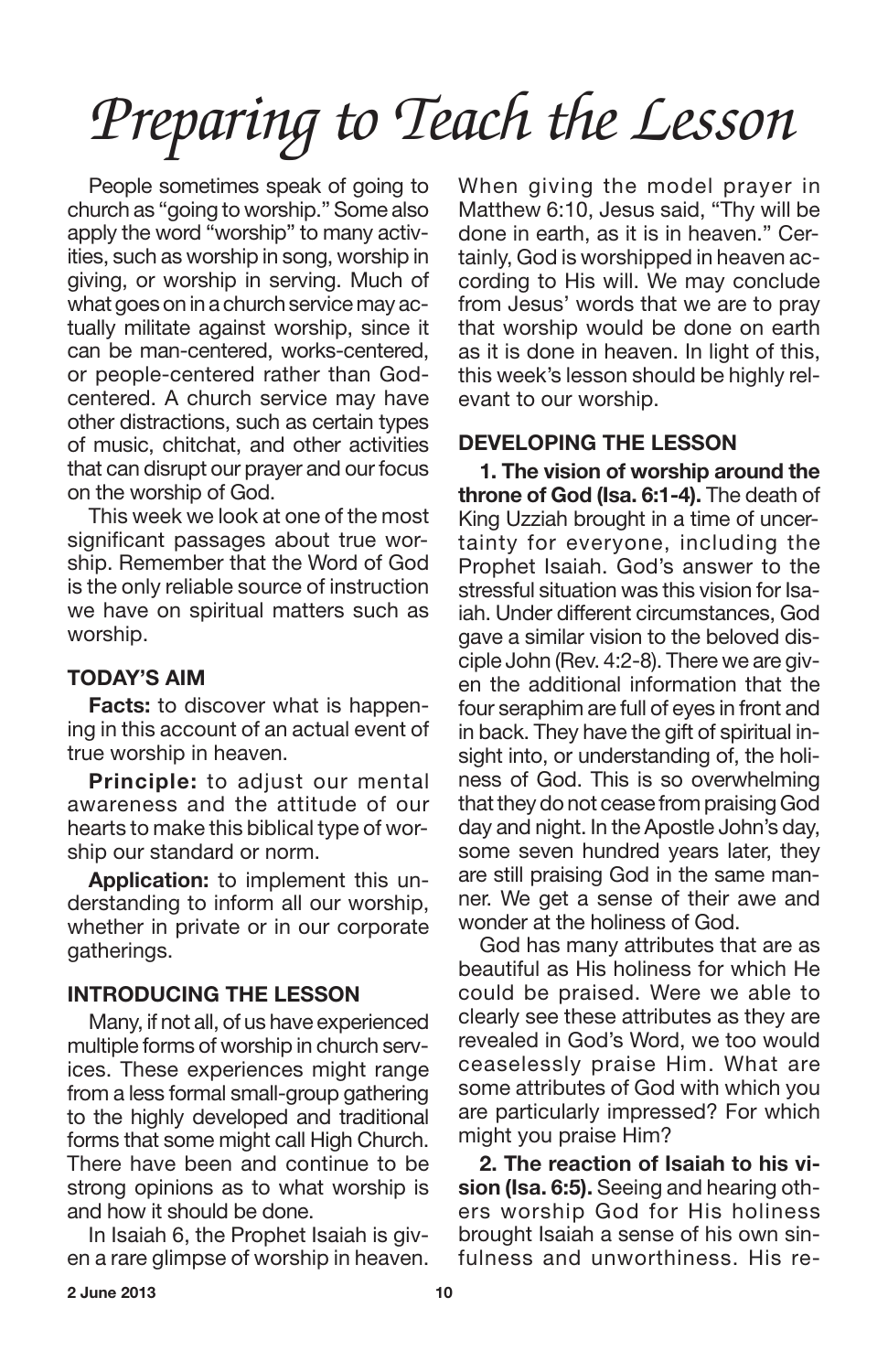sponse, "Woe is me! for I am undone," might be compared with the modernday slang expression "I've had it; I'm toast!" Now that he saw how completely holy God is, he expressed his own sinfulness in speech.

Isaiah also saw the sinfulness of the people around him. He had seen something of God's holiness and majesty as the King, the Lord of Hosts, and was convicted at the deepest level of the sinfulness of his own attitudes and actions and those of others.

**3. The provision of God for the prophet's sin (Isa. 6:6-7).** Nothing Isaiah could do would remedy his situation, and God did not expect him to arrange for his own cleansing. It is likely that Isaiah was a godly man with insight into spiritual things, but he had no hope of solving his own problem. He was ready to accept God's provision for his cleansing from sin. This came in the form of a live coal from the altar of intercession before God's throne (cf. Rev. 8:3). This action cleansed the offending lips of their sin.

**4. The natural outflow from the vision and interaction with the Lord (Isa. 6:8).** Now that Isaiah had been prepared by the impact of the vision and by the cleansing from sin by the Lord, he was ready to hear and respond to the Lord's call for service. Notice how gently the Lord called to Isaiah with a broad question seemingly aimed at the whole world. Isaiah did not suggest another suitable candidate for the job but immediately volunteered. God asked, "Who will go for us?" The word "us" perhaps indicates the Trinity, the seraphim, and the whole heavenly host.

There would be those who would listen and those who would not. Isaiah was simply to carry God's message to the people (Isa. 6:9-12). God would be responsible for the outcome.

### **ILLUSTRATING THE LESSON**

We worship God because of what and who He is. Can you think of some additional characteristics of God?



#### **CONCLUDING THE LESSON**

During times of uncertainty, we often seek the answers to life's questions. We seek to catch a glimpse of God, His glory, His holiness, His omnipotence, and many of His other attributes or characteristics. We can learn of these great elements of His Person from His Word and praise Him for them. It is primary and essential to thank and worship Him for who He is rather than to do so in response to what He does for us. We must leave it in His hands as to what He does to us or for us. He may then give us the opportunity to do something spiritually significant. He may even give us individual insights into His glory that will transform our thinking for the rest of our lives.

# **ANTICIPATING THE NEXT LESSON**

Our next lesson calls on us to praise and rejoice in the Lord because He has saved us and given us the joy of salvation. We are called to sing and shout His praises and to make Him known throughout the whole earth.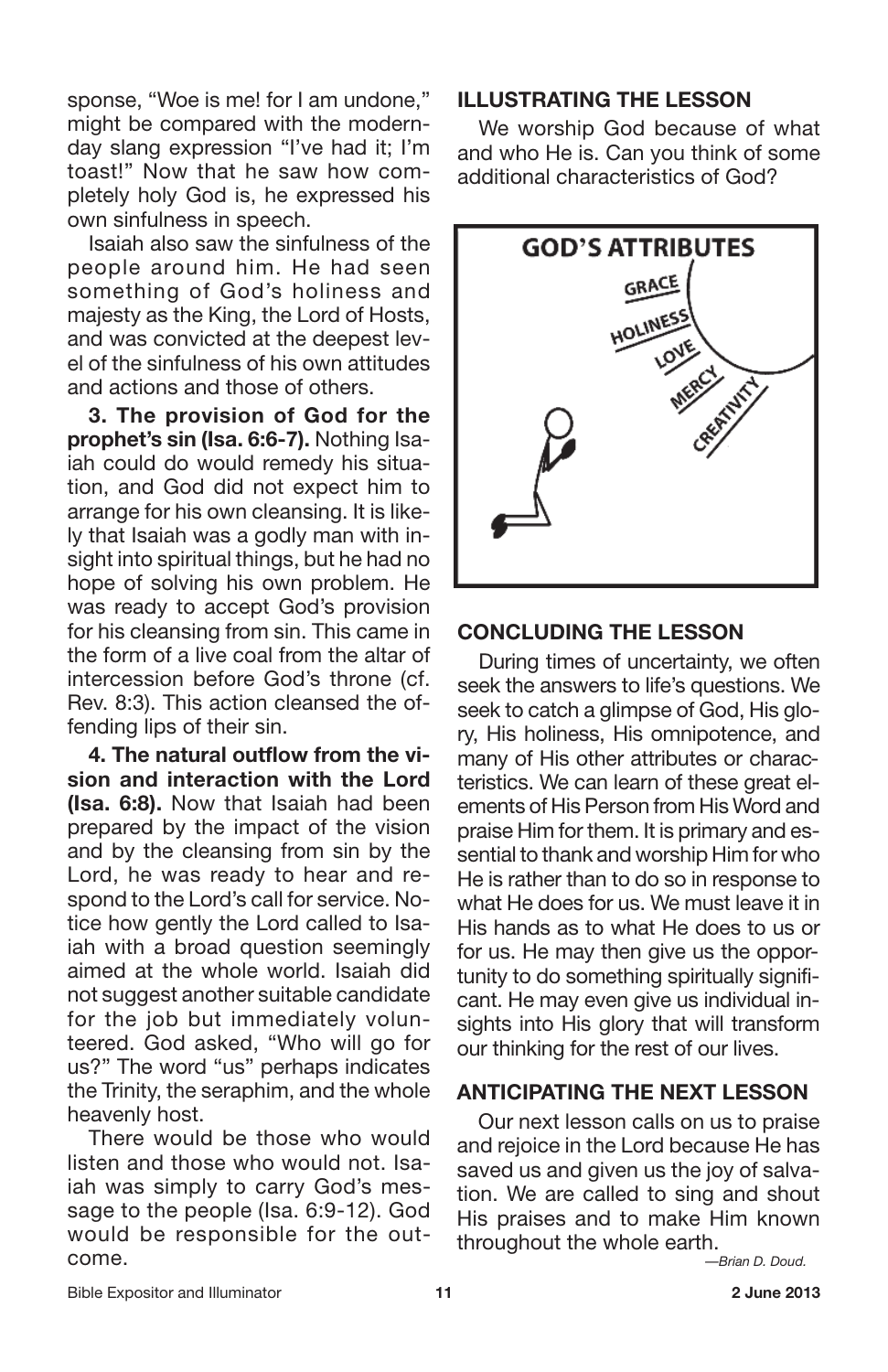God's prophecies have been and will continue to be fulfilled. Isaiah 12 looks ahead to that day when the millennial kingdom, with Jesus Christ as its Head, will be established. There will be singing for joy and shouting of praise to God for all that He has done. This is so sure that Isaiah wrote, "In that day thou shalt say, O Lord, I will praise thee" (vs. 1).

God's promise of salvation to all who trust in Him and His Son, the Lord Jesus Christ, is so sure that we can sing and shout now in worship and praise of His marvelous grace for saving us. By His grace, we are as surely children of God now as we will be in heaven. Therefore, praise is just as appropriate and called for now as it will be then. When we are in heaven, we will certainly praise Him for His marvelous grace in saving us and keeping us through all the trials of life. Let us also praise Him now, even in the midst of trials.

# **TODAY'S AIM**

**Facts:** to see what God has said through Isaiah that will cause us to praise Him for our salvation.

**Principle:** to praise God for His great character and for saving us.

**Application:** to learn to fill our daily lives with a spirit of praise, song, and thankfulness to God for His work on our behalf.

## **INTRODUCING THE LESSON**

In our lesson text this week, the prophet looked forward to "that day" (Isa. 12:1), meaning the millennial kingdom of Christ, when God's people will be praising Him. This is so certain that Isaiah used the phrase "thou shalt say" to introduce the very words with which the people will praise God. We can learn from this to praise God in a similar way with similar words. The words should not be in some special language but rather in our own native tongue. The words we use and the expressions of our hearts should not be rote and ritualistic but rather a genuine outflow of grateful hearts and minds.

## **DEVELOPING THE LESSON**

**1. We praise God for saving us (Isa. 12:1-2***a***).** One of the themes of the Bible is God's anger toward mankind because of our sin. When we do things we should not, it is called transgression. When we fail to do what we should do, it is called disobedience. We have done these things knowingly, and we cannot save ourselves from our sin. Knowing this, God has turned away His anger and has saved us through His Son, the Lord Jesus Christ.

Isaiah used the words, "thou comfortedst me" (Isa. 12:1). This implies that those speaking to God were upset and needed to be comforted after God had intervened and saved them. While we are not saved by feeling a certain way, such as being sorrowful for sin, we should feel conviction for our sin and our sinful condition. Once we are saved, we should feel comforted and thankful for having received God's salvation.

**2. We sing and are joyous because we have His salvation (Isa. 12:2***b-***3).** It is not that we hope to be saved someday by our good works or that we cannot know whether we are saved. These two verses say that "God is my salvation," that He has "become my salvation." This was made possible by the Son of God coming in human flesh and dying for us.

God literally became our salvation in Jesus Christ. The original Hebrew in which this was written says "God my salvation." The translators supplied the "is" to make better sense of the phrase. Said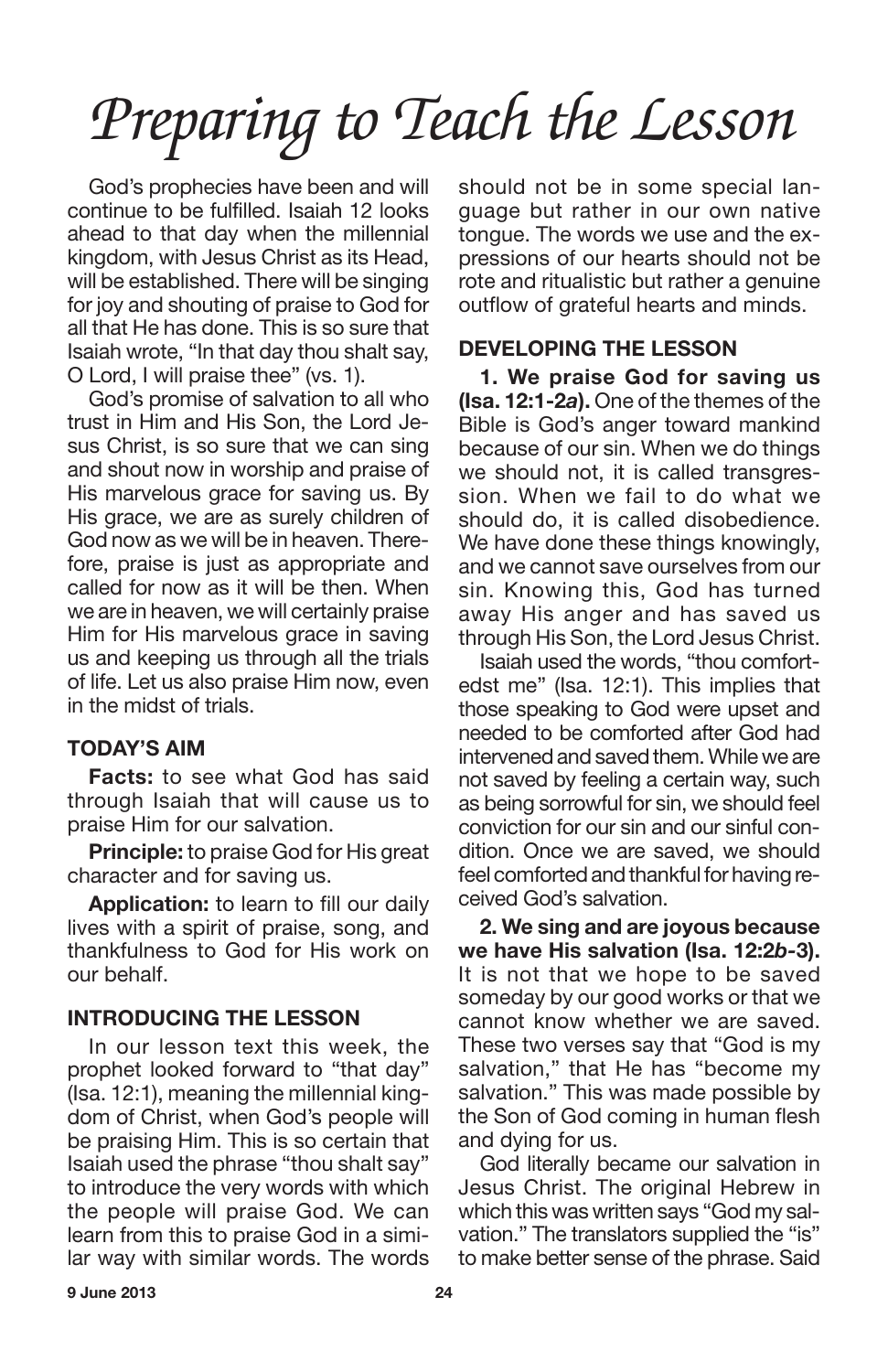as one word, it is *Yehoshua,* which translates as "Jesus" in the New Testament, meaning "God my salvation." Just as there is a world of difference between saying *a* wife and *my* wife, so there is an eternity of difference between saying *the* Saviour and *my* Saviour.

We can rejoice in that salvation and in our Saviour and continually draw the water of life and strength from Him. Salvation is depicted as a well of water, just as the Lord Jesus taught the woman at the well (John 4:10-14). If you keep your conscience clean by confessing your sin to your Saviour the instant it comes up, you will have this joy of salvation constantly drawn up within you.

If God grants you the privilege of leading someone to trust in the Lord Jesus to be saved, perhaps it would be better not to immediately lay upon that person the duties of tithing, church attendance, witnessing, intercessory prayer, and so on. Perhaps it would be better to instruct him to just thank the Lord Jesus for saving him every time it comes to mind over the next few weeks. See whether that causes him to grow and flourish spiritually.

**3. We should encourage others to sing and praise the Lord because of His presence with us (Isa. 12:4-6).** The experience of the greatness of God in your personal life will flow out in telling others. This is not an institutional thing but rather a relationship with the Lord Jesus whereby the Holy Spirit comes to dwell within you as part of your new birth. It is His presence with you that is the source of your joy and praise. You then can speak of His greatness and the excellent things He has done. Your testimony should come naturally.

We are to declare among the people that His name is exalted and to be proclaimed to all the earth. Our bragging point should not be our local church, for where you have people, you will always have flaws. Our praise and our bragging should be in God, the excellent things He has done, and the greatness of His name and character. He is not flawed.

It is because of His presence with us that we live as saved people with the hope of heaven and all sins forgiven. Colossians 1:27 says it is "Christ in you, the hope of glory."

### **ILLUSTRATING THE LESSON**

Let us sing and shout praise to God because of His presence.



#### **CONCLUDING THE LESSON**

We will sing and shout in praise of God continually throughout eternity. It will be the most natural thing to do—and the most joyous. Now, it may not seem that would be exciting or fulfilling, for we are caught for the moment in the spiritual darkness and hindrances of this world system. We also still wrestle with the weakness of the flesh. But He will change that. Since we know that He will, we can praise Him now and continually thank Him for saving us.

#### **ANTICIPATING THE NEXT LESSON**

People sometimes attempt to worship God in meaningless ways. In our next lesson, we explore what God will do when we invent false ways of trying to honor Him.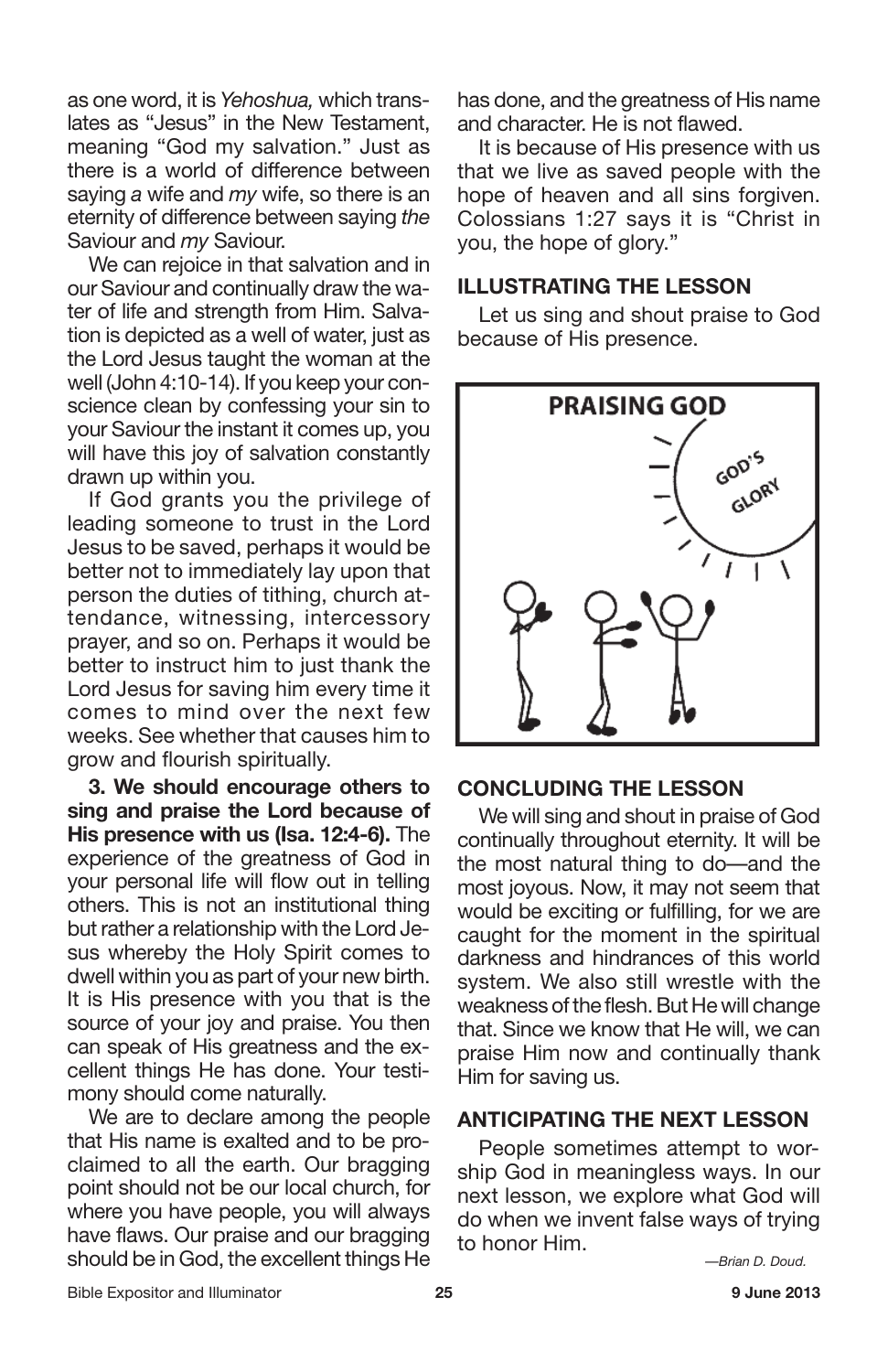We have been looking at the subject of worship in this unit, and we now come to one of its most puzzling aspects namely, that the most meaningful activity we can pursue on earth can become meaningless. The cause of this problem and its solution should be so available to our thinking that we are able to avoid meaningless worship. Obviously, meaningless worship is a spiritual problem stemming from wrong spiritual teachings, attitudes, and behaviors.

The penalty for it is not just that God withdraws from meeting us in our worship. He also sends spiritual blindness to those involved and even to their leaders. They (and we as followers) may not find an adequate answer even from the Scriptures. When we pay only lip service and do not worship from the heart, the Lord withdraws the instruction and comfort of His Word from us. As this is an alarming state to be in, it is best to be prepared on this subject before it arises. If we should find ourselves in the circumstance of a meaningless worship experience, then may God give us insight from His Word to do what we can to correct the situation. Only then can God meet us and do a mighty work for us and for His glory.

## **TODAY'S AIM**

**Facts:** to examine the Scriptures to see what constitutes meaningless worship and what causes it.

**Principle:** to find scriptural answers to this problem and implement the solutions.

**Application:** to maintain awareness of this problem and to prevent it from entering our personal and church lives.

# **INTRODUCING THE LESSON**

Many of us have been in attendance at various worship services in churches other than our own. We may have observed at least the outward expression of people at worship. We usually assume that they are sincere and may well be making some kind of connection with the Lord. Yet in this week's lesson we learn that to God our worship may be meaningless. Even when people feel that they are being sincere in their worship of God and have had some sought-after emotion while worshipping, they may not have really met with God at all.

We certainly want to avoid this personally! We want our fellowship as a body of believers to foster real worship and a deep honoring of the Lord. We want it to be real. We hope that we are worshipping God in the way He expects us to.

## **DEVELOPING THE LESSON**

**1. The unobserved problem (Isa. 29:9-10).** Verse 9 says, "Stay yourselves, and wonder." In a modern vernacular, we might say, "Come on now; don't you get it?" Something was drastically wrong with the people and the way they were worshipping. It was so "off" that it seemed they were drunk. They were just continually going through the same motions and prescribed ceremonies. It was all meaningless, but they did not realize it.

This unseen problem was bringing the judgment of God down on the people. They had withdrawn their love from God and were instead pursuing their own agendas.

**2. The difficulty with the problem (Isa. 29:11-12).** No one could see the problem or the way out of it. No one could find the answer in the Scriptures. Whether you asked a scholar or an ignorant man, there was no insight to be had from the Scriptures. God's Word always has the answers to spiritual sit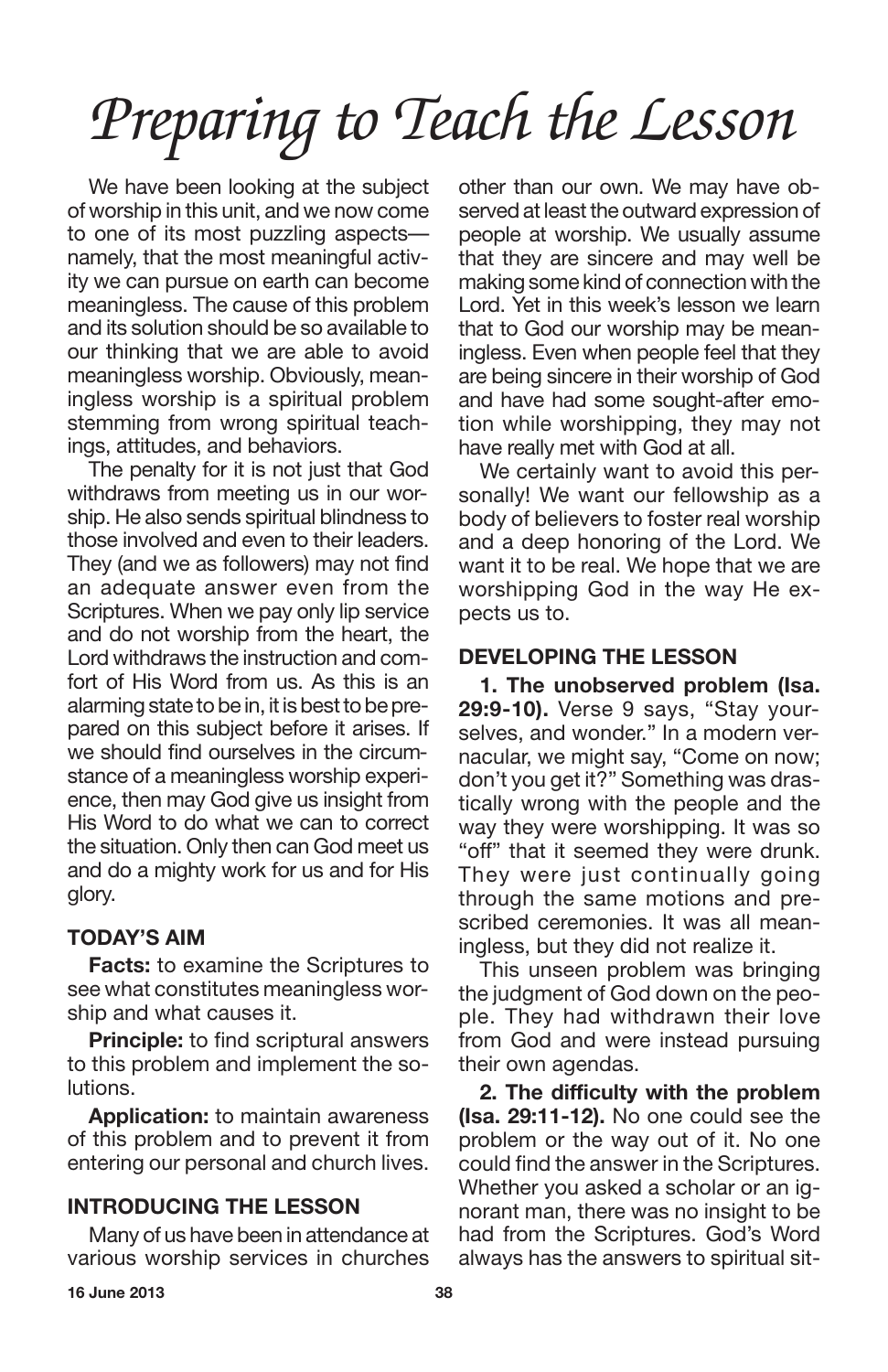uations of every kind; but if one's heart is not right with God, no correct answers will be found.

**3. The root cause of the problem (Isa. 29:13-16).** The underlying cause of the meaningless worship was that the love of the people was not toward God. They were following advice from men rather than the Lord. They had changed their thinking from "God is always with us" to "He does not see us or know what we are doing." They had removed God from first place in their minds and affections. They were trying to hide their plans and conventional wisdom from the Lord.

They had also become proud and even arrogant, for they thought they were equal to God in some way. They had turned things upside down to the point that they thought they had formed themselves and were not responsible to God. They were questioning His place of authority over them. This is the root cause of the problems in our society today and also in our churches. We have allowed the humanists, with their theory of evolution, to fill our minds with the idea that since we were not created by an almighty God, we are not responsible to Him or His laws. "Truth," "honesty," and "integrity" then become relative terms whose standards are set by man, not God. The precepts of man, when substituted for the precepts of God, will always bring error, confusion, and an upside-down relationship with God.

God always meets His people where they are, as He does individuals. God can always do a marvelous work among His people. Sometimes it comes in the form of judgment, and sometimes it comes as revival. Whatever He does, it is always meant to restore His people to a right relationship with Him. This is made plain in Isaiah 29:24: "They also that erred in spirit shall come to understanding, and they that murmured shall learn doctrine."

God corrects His people and heals their error. He only awaits willing hearts.

### **ILLUSTRATING THE LESSON**

We look lost and confused to God when we engage in meaningless, heartless worship.



## **CONCLUDING THE LESSON**

Whether done individually or within a church, we always have a choice either to worship God sincerely from the heart or to hide in our own selfishness and error. Satan does not need to come at us with a whole new approach. He just steers us off course. It is not easy to maintain current accounts with the Lord, with sin forsaken and confessed immediately. But it is far more difficult to forsake the Lord and worship meaninglessly and endure the consequences of a barren spiritual life. How much better it is to worship Him in spirit and in truth!

### **ANTICIPATING THE NEXT LESSON**

In our next lesson we look at the blessing the Lord will bring to His people in the creation of a new heaven and a new earth. We can have great hope because the Lord will cause His church to be victorious.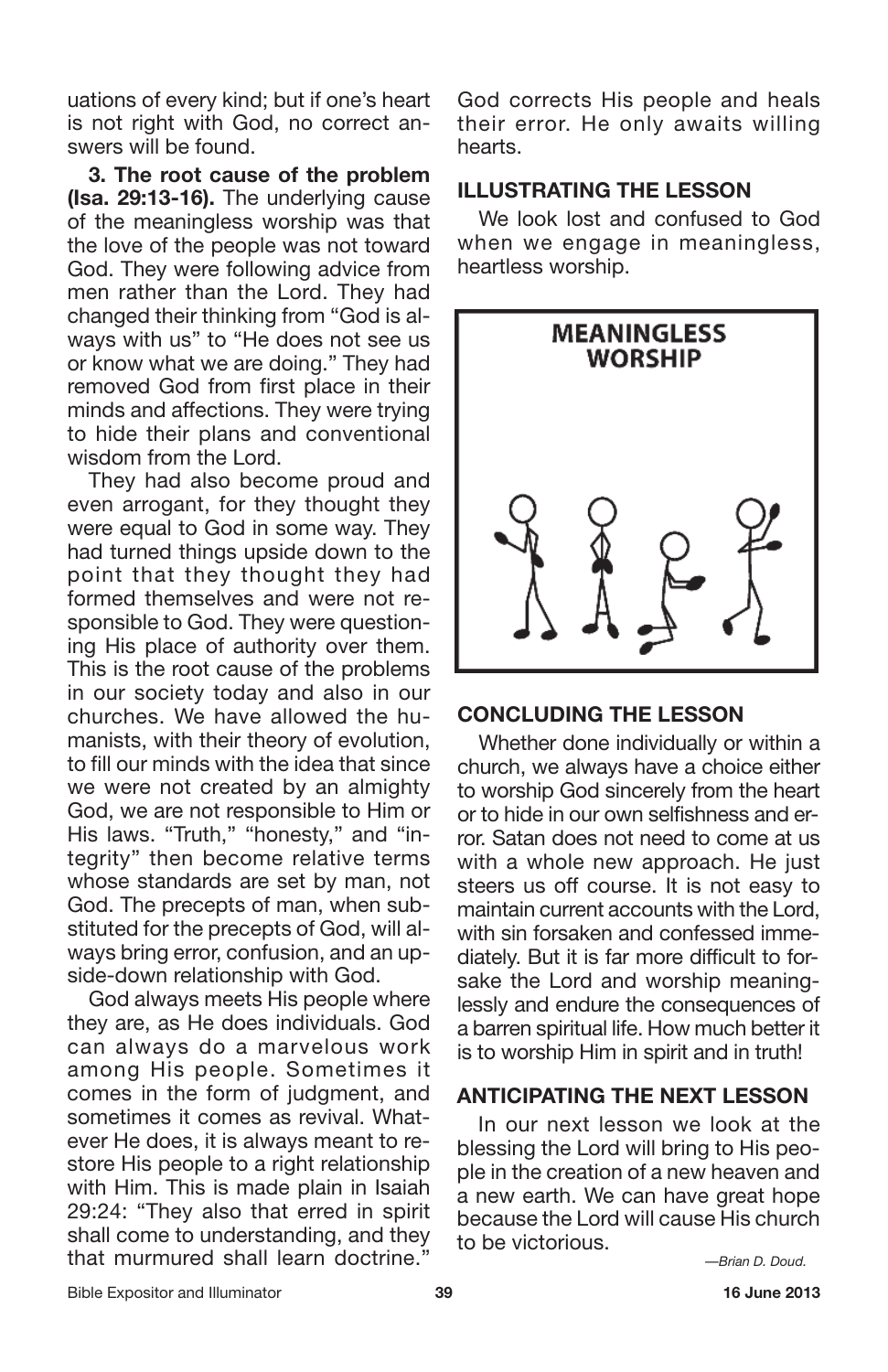Many years ago there was a TV commercial that urged viewers to grab for all the gusto they could get (meaning their product, of course). What a shallow and ungodly approach to life! For the unsaved person, this life is as good as it will ever get; and after this life it will get much, much worse for him. For the saved person, this life is as bad as it will ever get; and after this it will get far better.

The difference is really whether one obeys the Lord. Even on the subject of being saved, Scripture speaks of salvation as obeying the Lord (Acts 6:7). A life of obedience to the Lord will be rewarded here and now, and the reward will be much greater in the hereafter. The reward of the Lord follows the principle of sowing and reaping. We reap what we sow; we reap it later, and we reap it multiplied. We should not view obedience from the viewpoint of what *we* can get out of it. His reward for our obedience will far exceed anything we can imagine.

## **TODAY'S AIM**

**Facts:** to discover what God has said about our obedience in life and worship and His response to it.

**Principle:** to show how compliance with God's wishes and directions will lead to His approval now and His blessing later.

**Application:** to adjust our thinking to the principles revealed here so that we can have a life of joy in Him and a future of blessing.

### **INTRODUCING THE LESSON**

It is common to see the ungodly rewarded in this life while the godly are often put down. We see those who disregard God prosper while godly people seem slighted and persecuted as they endure all kinds of struggles. Only God can see the spiritual truth of what is going on, and only He can sort it all out and make sense of it.

## **DEVELOPING THE LESSON**

It is apparent from Isaiah 65:12-15 that the call of God comes to everyone. No one can claim that God never gave him an opportunity to be saved. Some respond to the call, and some do not. In all our evangelistic efforts, we must remember that we cannot save anyone of ourselves; we can only share the gospel message. We have the glorious privilege of telling people of the love and forgiveness that can be found in Christ. They have the duty to respond positively and receive Him as Saviour.

God had called out to His people, and they had not responded (Isa. 65:12-15). Instead, they did things with which God was not pleased. They were attributing worth to the wrong things and the wrong people. This sounds a lot like what is going on around us today, both inside and outside the church. God's response to Israel was that those who served Him would have food and drink while those who did not honor Him would hunger and thirst. His servants would rejoice and have joy while the others would experience shame and frustration. The unresponsive would leave a reputation as cursed by God, but His servants would have a good name.

**1. The blessings of the Lord on His servants (Isa. 65:17-21).** Although it may not always seem apparent, God does bless His people on earth. Not all the rewards are kept for heaven. We receive just enough blessing in this life to understand that He is the God of truth. We can trust Him to work all things together for good to those who love Him (Rom. 8:28). He has called us for His purposes, and if we have responded, then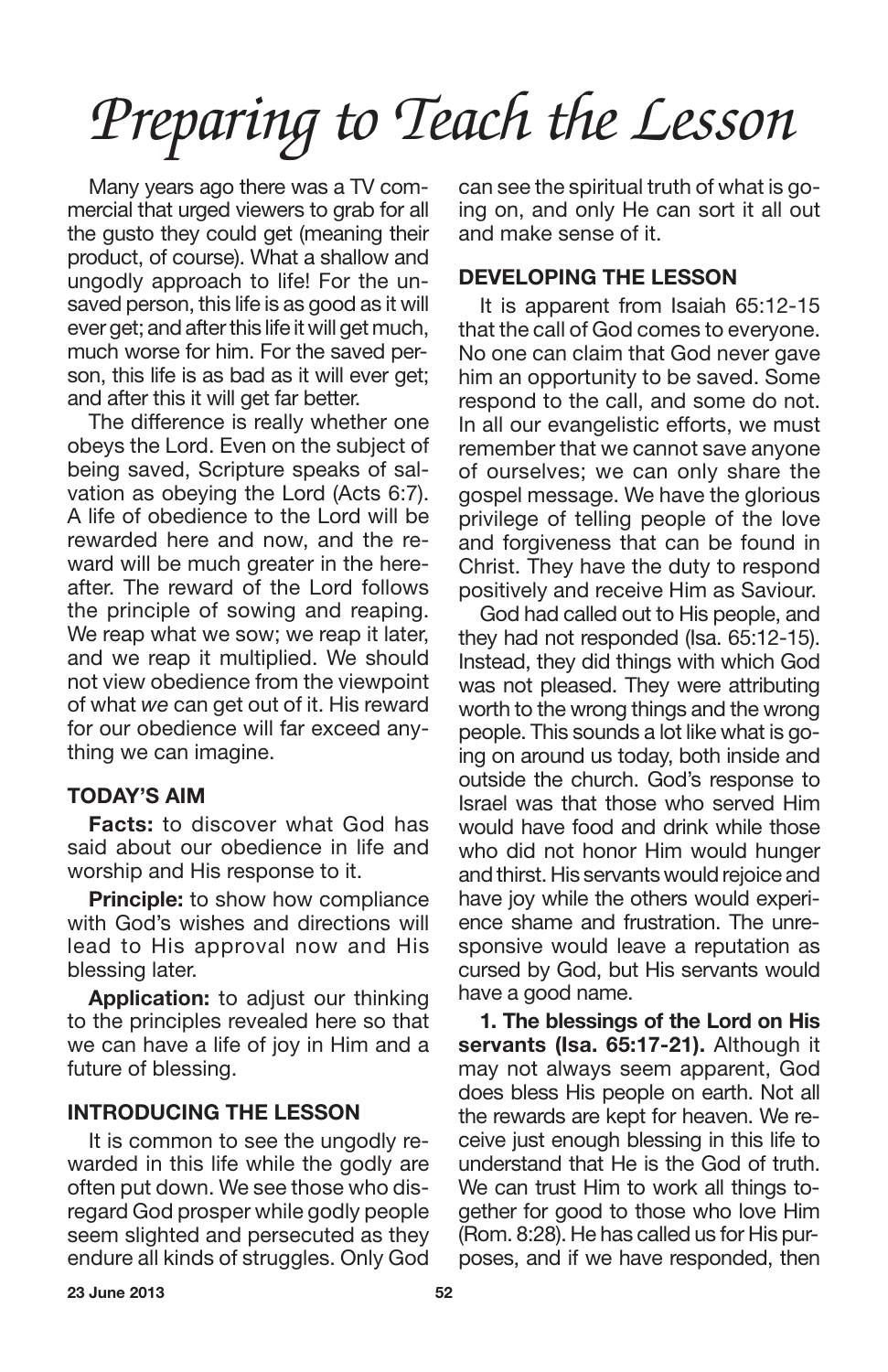He is at work in our lives to school us and refine us in His own way and time. Though we may face challenges in our lives similar to those of the unsaved, there can be a good and beneficial purpose in our experiences. We can rejoice that we know Him and are His servants.

As we read Isaiah 65:17, we see that God is going to prepare new heavens and a new earth where the past things that were negative will never come to mind.

God rejoices over His people. They will have lives in the new heavens and new earth that we can only imagine. Can we even imagine what it will be like to live without the constant reminder of our mortality or the threat of crime?

We cannot change the clear teaching of Scripture so as to forgive the unrepentant and usher everyone into heaven, thinking that God is too kind to send anyone to hell. He does not send them to hell; they decided not to respond to God's promptings. In His good providence, the former things will not come to mind.

**2. The Lord's provision for and intimate relationship with His servants (Isa. 65:23-25).** The frustrations of the believer's life will one day be over. We do not labor in vain in the Lord. Part of God's response to our obeying Him is that He will answer our requests of Him before we even make them! When we pray earnestly, He is very actively listening. He is far more eager to bless us than we are to pray for blessing.

We look forward to the blessings that will be present in the millennial kingdom, where violence will turn to love and companionship and all pain and anguish will be put away. At present the earth is under the curse, but it still has great beauty through which we can see that God reigns supreme (Rom. 1:20).

Much more than is contemplated in the earthly concepts, love, home, belonging, togetherness, and rest will be abundant in heaven. By faith we can get only a glimmer of the delights of heaven that God has already prepared for those who love Him.

### **ILLUSTRATING THE LESSON**

God speaks to us all in many ways. We can and must choose how we respond to His call.

![](_page_7_Picture_10.jpeg)

#### **CONCLUDING THE LESSON**

We cannot always tell what is really going on spiritually by what appears on the surface of the circumstances of life. We may see godly people suffer while ungodly people prosper. The fruit of our responses to God may never appear in this life; but it does not end in this life. We will have to wait until we are in the afterlife to see clearly what we have to accept by faith now.

Taking things by faith is really seeing beforehand what we know will happen because of what God has spoken. We have the word of One who cannot lie.

### **ANTICIPATING THE NEXT LESSON**

In our previous lessons on worship, you may have been wondering how proper worship is to be done. Our next unit on renewal of worship will give us some good, solid answers.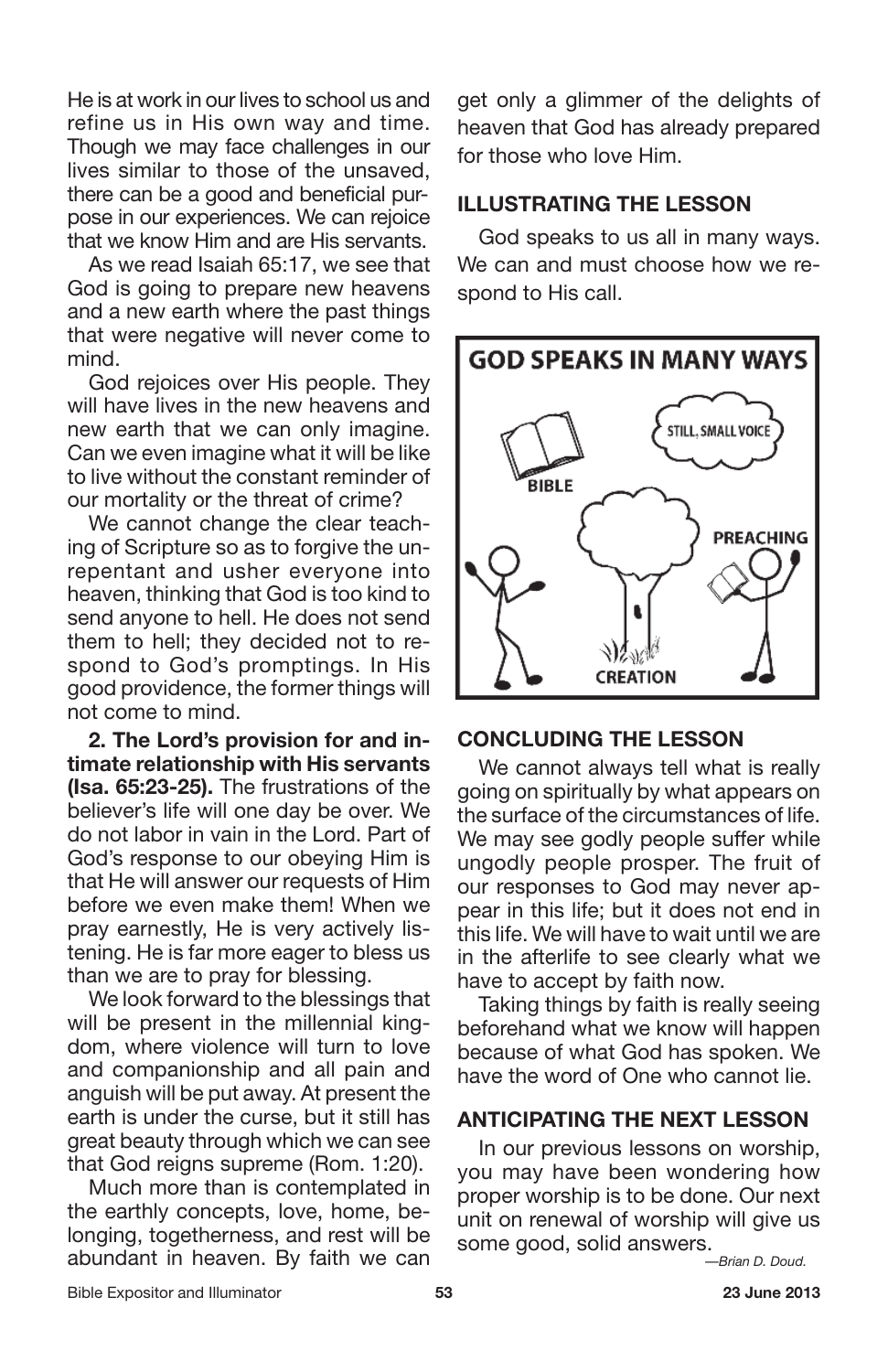We have seen in previous lessons that our worship can be worthless to God. It can also be less than worthwhile to people; it may even seem boring to some. Many people today attend services and perform acts of worship out of a sense of duty or obligation. They may hope to gain favor with God through their worship activities. We may rightly conclude that if our worship is worthless to God, it will also be worthless to us.

People often begin again to worship God from the heart out of desperation. Israel was desperate, as seen in this week's lesson. They had been allowed to come back to the Promised Land from captivity inPersia. They were under great stress from their enemies who lived in the land. They had the challenge of establishing a city and sustaining themselves agriculturally and financially. When they began to honor the Lord by restoring the prescribed worship, they moved from desperation to joyful worship.

### **TODAY'S AIM**

**Facts:** to see similarities and differences in the experience of Israel and our situation today.

**Principle:** to find the timeless spiritual principles that apply to us today.

**Application:** to restore the joy of the Lord to our worship by applying these principles as we obey and honor Him.

### **INTRODUCING THE LESSON**

God had moved the heart of Cyrus, king of Persia, to send the Israelite captives back to Jerusalem to rebuild the house of God. Over forty-two thousand of them walked some nine hundred miles, taking with them whatever they could. They had not been able to worship God as He had ordained, since they had had no altar or temple. Once they returned to Jerusalem, they had to build houses, raise crops, and start a new life in the Promised Land. When it came time to rebuild the house of the Lord, they gave a freewill offering. God provided the leadership and the workers to begin their work.

It was also time to resume the sacrifices and feasts God had prescribed for Israel. The joyful worship they had missed for seventy years was to be restored to them.

## **DEVELOPING THE LESSON**

**1. Unity is required for worship (Ezra 3:1).** By the time a person reaches his teen years in a local church, he is generally aware of friction, cliques, or even active conflicts within the church. Even if no one is aware of these problems, the Lord is always aware. In times of stress and uncertainty, these things can destroy the harmony and unity of our worship.

This week's text records for our instruction that the people gathered themselves together as one. Their unity was complete and purposeful. They had gathered to worship the God of their forefathers.

**2. Godly leaders and any necessary facilities for worship are supplied by the Lord (Ezra 3:2-3).** Jeshua and others who are named "stood up" and built the altar. Certainly they had convictions, but those convictions would have been useless without their action. They acted in response to the instruction of Moses, the man of God.

In every group the Lord calls together, He establishes a leader who sees what must be done and does it. God always has His plan; so it is of no use to ask, "Why doesn't God do something?" When we begin to respond to the clear command of the Lord, He moves so that whatever lack we might have is supplied.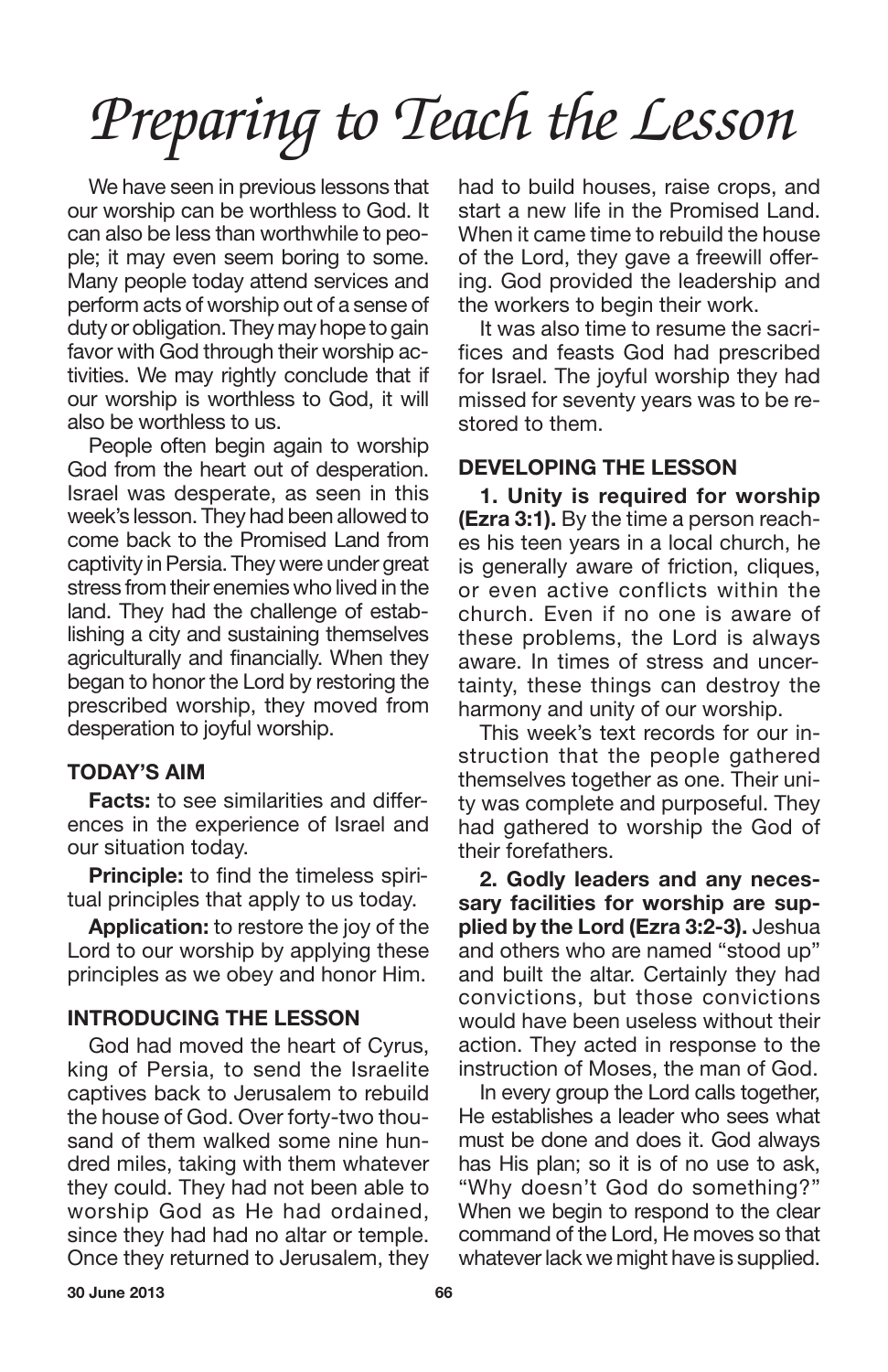The altar was already there; it had only been torn down. All that was needed was a leader and enough people following him to restore it for use. It may be that in our worship, our devotion and our commitment to the Lord need to be restored so that the joy of serving Him will once again be known by God's people. The Israelites offered the sacrifices God had appointed, not forms of worship they personally might have favored.

**3. The ongoing practices of worship follow the order given by the Lord (Ezra 3:4-6).** Once they had returned to the land and committed to worship, Israel had a whole yearly calendar of feasts and sacrifices to uphold. The Lord had reasons for all these observances: they reminded Israel continually of God's presence with them and His blessing on them. As long as they had the altar, they could offer sacrifices, even though the temple was still in ruins.

They had given a freewill offering to the Lord preparatory to whatever He wanted them to do next. When we give to the Lord, it all belongs to Him and is no longer ours. If we say it must be used for something specific that we personally want to see done, then it is really not given freely. The Macedonian Christians apparently got it right. They first gave themselves to the Lord and then they gave their resources (II Cor. 8:5). Giving is part of worship; it shows our gratitude to the Lord for what He has done for us.

**4. The freewill offerings of God's people are sufficient to continue the work of the Lord (Ezra 3:7).** The people followed the pattern of Solomon in building the first temple by hiring the people of Tyre and Sidon to bring materials. They did not have the cedars that were found in Lebanon, but they could buy them. We may not have an airline to take a missionary to the field, but we can hire an airplane to do it. There is an old saying that "God's work done in God's way will never lack God's support." It was

God's will to bring His people back from captivity in Persia. Although they had been captive there, He had honored them with enough resources to accomplish what He had set out for them to do. When we find what the Lord wants us to do and begin to do it, we will find that He has already given us the leaders, workers, and money necessary for the work.

#### **ILLUSTRATING THE LESSON**

It brings us great joy to worship the Lord and to give to Him of ourselves and our resources.

![](_page_9_Figure_7.jpeg)

#### **CONCLUDING THE LESSON**

When God calls us to work and to worship, He will supply everything we need. He will lead us in the way He wants both activities done as each step unfolds before us. It is our duty to humbly embrace Him as our God and Saviour. We will experience great joy and a worshipful heart as we follow Him in the experience. We should "present [our] bodies a living sacrifice, holy, acceptable unto God" (Rom. 12:1).

### **ANTICIPATING THE NEXT LESSON**

Next week we will see the people's joy as they honored the Lord by starting construction of the temple.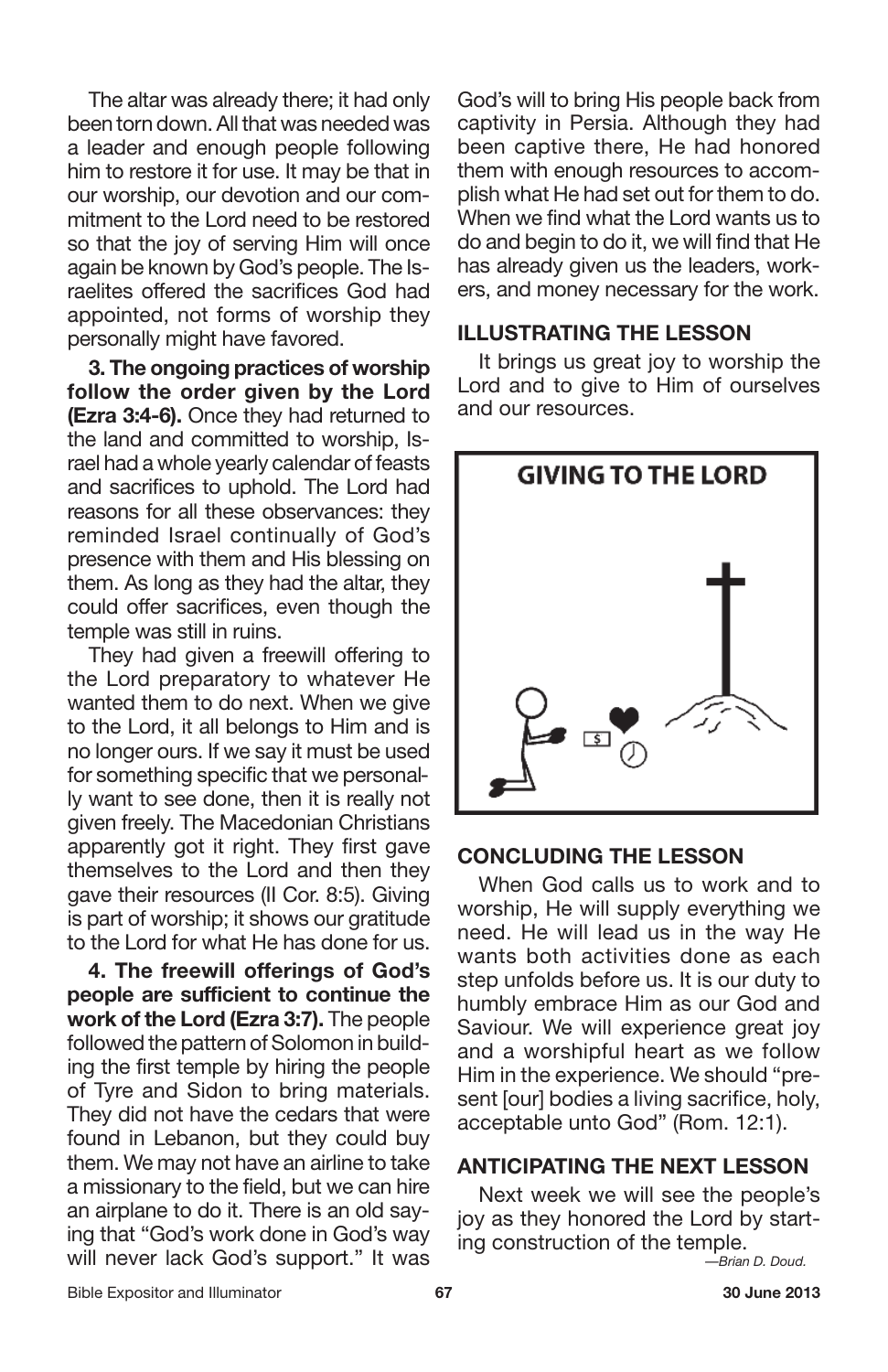In preparing a lesson from historical material, we must remember that the Scriptures were written for our instruction (Rom. 15:4; II Tim. 3:16). As God's people, we are much the same today as were His people in our lesson text. God's manner of dealing with them and His instructions to them are therefore of great practical value to us as well.

A note of caution here: we must not "spiritualize" the Scriptures. We must not say "What this *really* means is" and supply some related idea. What we are trying to do here is discern the timeless principles God is teaching us just as He taught the Israelites in their day and situation.

## **TODAY'S AIM**

**Facts:** to observe the Lord's leading and the principles of His dealing with the situation of Israel.

**Principle:** to see that the timeless principles the Lord used with Israel of old will be much the same as the principles He uses with us today.

**Application:** to follow these principles and receive the direction and blessing of the Lord on our church and on our individual lives.

## **INTRODUCING THE LESSON**

The captives had been back in the Promised Land for just over a year. They had experienced the seasons of planting and harvest and had seen the faithfulness of the Lord in providing for them. Now it was time to begin the real reason for their return to the land: rebuilding the temple and restoring the worship of Almighty God, the God of the Jews. The joy of the Lord was to be their strength. But how could they experience it without a temple, the priesthood, the sacrifices, and all that God had ordained through Moses? All these things needed to be established and set in motion. It was time to return to the basics, time to start rebuilding the temple.

In the life of a Christian or in the life of a church, it is sometimes necessary to start over. Just as the Jews had been carried away into captivity because of their sin, so too a Christian may experience a period of isolation, a time when God seems far away and His joy in our lives is not present.

There is always a starting point. For the Jews in our text, it was necessary to rebuild the temple. For a Christian or congregation today, revival may be necessary. We must go back to the basics—back to the Cross—and start over.

## **DEVELOPING THE LESSON**

**1. Preparing for the work of restoration (Ezra 3:8-9).** As with almost all work that is to be done, leaders must be appointed and recognized. The same Jeshua who had stood up to build the altar of God now stood up to set forward the workmen and establish the work on the house of God. Take note that those appointed were from twenty years old upward. Maturity is a necessary qualification for the work of God. We all love our young people and long for their spiritual and practical prosperity; however, putting them in a place of spiritual responsibility before they are ready may damage them rather than encourage them. It can also damage the work of the congregation.

The priests and Levites were recognized and set forward for the work. We recognize and respect our spiritual leaders as those who can instruct us and ensure that we are heading in the right direction. God usually leads His people through men He appoints for His reasons. It is not necessary that we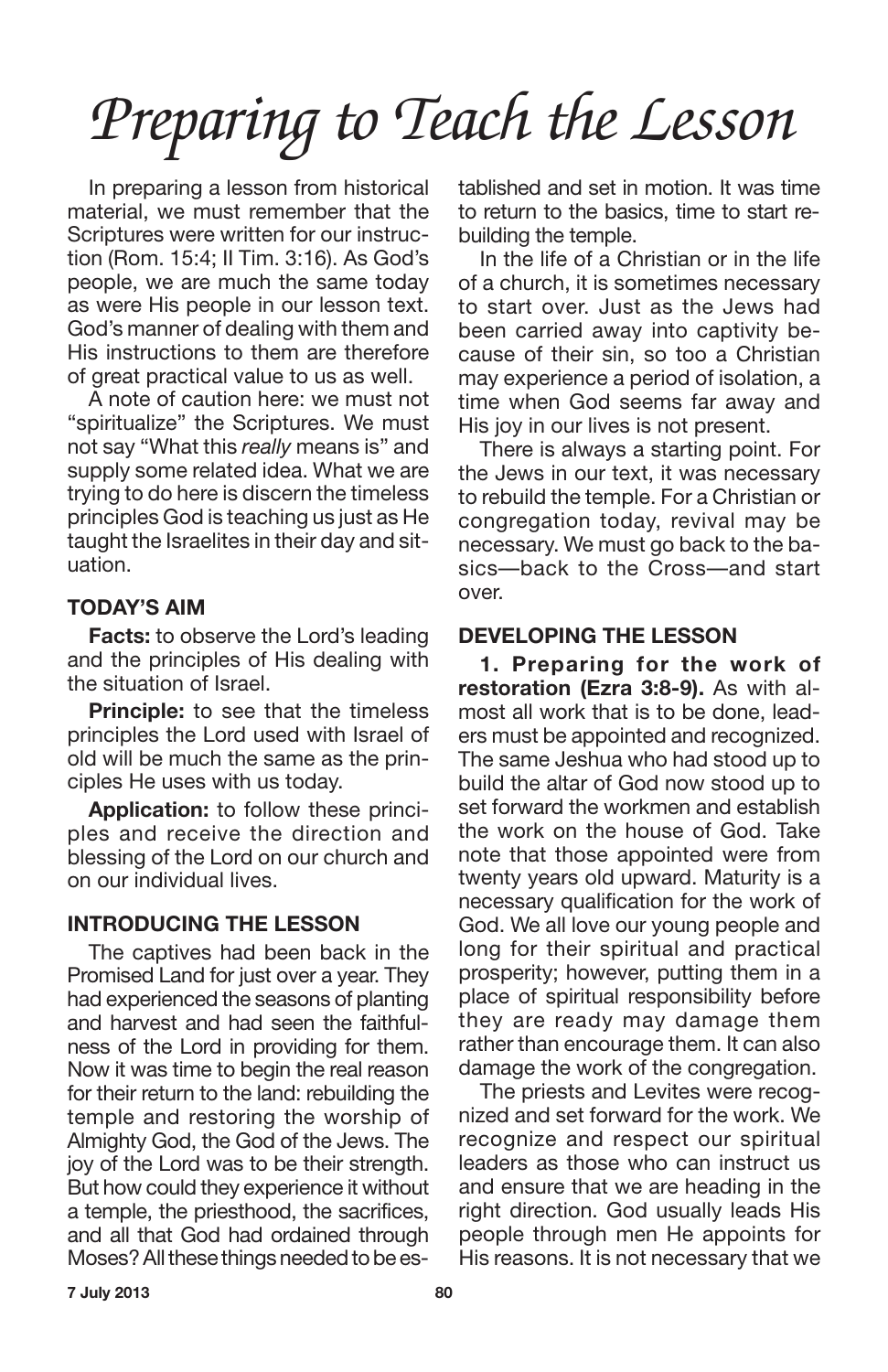know or approve of His reasons, but we must acknowledge His right to establish our leaders.

**2. Praising the Lord for the success granted and the work begun (Ezra 3:10-11).** When physical work is to be done, it is always appropriate for others who are not involved in the physical work to praise God for the progress being made. The priests had on the proper apparel, and the musicians played their instruments. They sang by course, which signifies organized singing in praise of God. They apparently used Psalm 136, which can be used antiphonally. One group would say, "Give thanks unto the Lord; for he is good," and the other group would respond, "For his mercy endureth for ever" (vs. 1).

Psalm 136 reviews God's beautiful character, His actions in Creation, and His activities in defending and blessing His people. These are all basic to restoring our faith in who God is and what He has done for us. It is always appropriate to recall what God has done in saving us and bringing us safely through life's circumstances. Work done in gratitude and obedience to God is sweet, fulfilling, and enriching. Our lives take on the significance of being His people and the works of His hands.

**3. Perspective on the progress of the work (Ezra 3:12-13).** The older captives had seen the previous temple built by Solomon, and it had been glorious, one of the great wonders of its time. It was magnificent both in design and execution. When they saw the new foundation laid and realized it would not come close to the same glory, they wept aloud. The younger people were glad to see the restoration of the temple begun, and they were joyous. At least it was a beginning!

The church has had a great influence on our world. But today the world scoffs at the church for its moral laxness. The sin of the church has brought it into judament.

There should be no doubt in the mind of any Christian that a new beginning, a revival of the proper worship of God and respect for His Word, is needed. We too need to rebuild the foundation and restore proper worship of the Lord, both personally and corporately. It must begin in His time and in His way.

## **ILLUSTRATING THE LESSON**

Restoring the temple was an act of obedience and worship.

![](_page_11_Figure_9.jpeg)

### **CONCLUDING THE LESSON**

The rebuilding of the temple was an amazing accomplishment in and of itself. But without the ultimate goal of reestablishing the worship of God and the obedience He deserved, it would have been of very limited value. It was a joyous event, done with praise and dedication of heart.

### **ANTICIPATING THE NEXT LESSON**

We have looked briefly at the initial stages of the rebuilding of the temple. In the next lesson we will see the temple completed and the joyous celebration that honoring the Lord brought to the Israelites.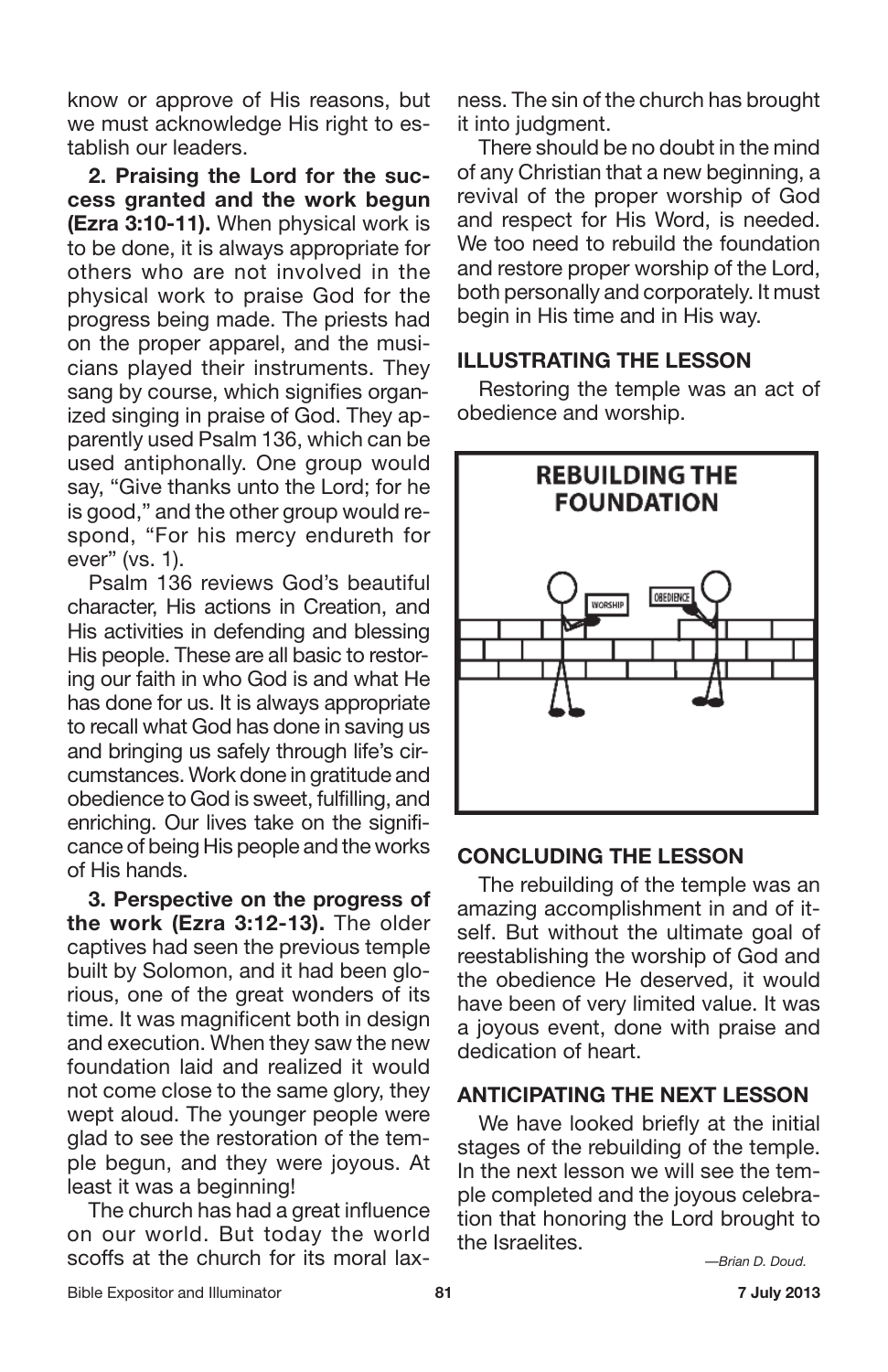It often seems to us that the whole world is in chaos. Wars, injustices, bad rulers, and natural and man-made disasters are widespread. Looking at the surface events, one could conclude that there is no one in control or even influencing the course of history, unless that influence is all downward.

In our lesson this week we see the hand of God at work, as He always is, in the unfolding of His gracious divine plan for mankind. God had given His servants the prophecy that the children of Israel would go into captivity for seventy years because of their sin. As we see in our lesson, God had now moved the hearts of secular rulers and of His own people to get them back to the Promised Land and out of captivity. They were to reestablish the temple and the prescribed worship at Jerusalem. Out of the chaos and defeat of captivity, He was restoring worship and great joy to His people.

## **TODAY'S AIM**

**Facts:** to discover the spiritual principles involved in the history of God's work with His people.

**Principle:** to seek the Lord in purity is to be rewarded by the Lord with joy and success in worship.

**Application:** to purify our lives and separate ourselves from the spiritual filthiness around us, so that we will be able to worship the Lord in purity. We will then receive the joy of the Lord.

## **INTRODUCING THE LESSON**

It is probably not often in our experience that we can with certainty observe and discern the hand of God at work in human history. The forces of evil and darkness seem so eager, so capable of oppressing and destroying good people and good intentions.

God can and often does intervene

and change the minds of ungodly people so that they carry out His will. He coordinates this with His leading of His own people, so that all history can be viewed as "His-story," if we know and understand what is really happening and where it is all headed.

When God is at work and we cooperate with Him, God will be glorified, and we will experience the joy that He alone can give. Seeking joy in and of itself will result in the same frustration as all other entirely human endeavors. Seeking God's will and unreservedly following Him will result in a right relationship with Him and the benefits He alone can design and accomplish.

# **DEVELOPING THE LESSON**

**1. God causes secular rulers to cooperate with His appointed leaders to accomplish His will (Ezra 6:13- 15).** We are not too surprised when God raises up spiritual leaders for His people and uses them to show His people the way He wants them to go. It is truly remarkable that God changed the minds of a series of the rulers of Persia to let the captive Jews go free and return to the Promised Land. God also caused those secular rulers to give the Jews money and the gold and silver items for temple worship.

We may sometimes be offended by the conduct and character of our secular leaders. Understand that they have been put in place by the Lord and that their actions may be a judgment upon society or a benefit to it. In His way and time, God uses leaders to accomplish His purposes.

**2. God establishes His house by His order and blesses His people with joy (Ezra 6:16-18).** As God had prescribed through Moses, after the completion of the temple, the people followed through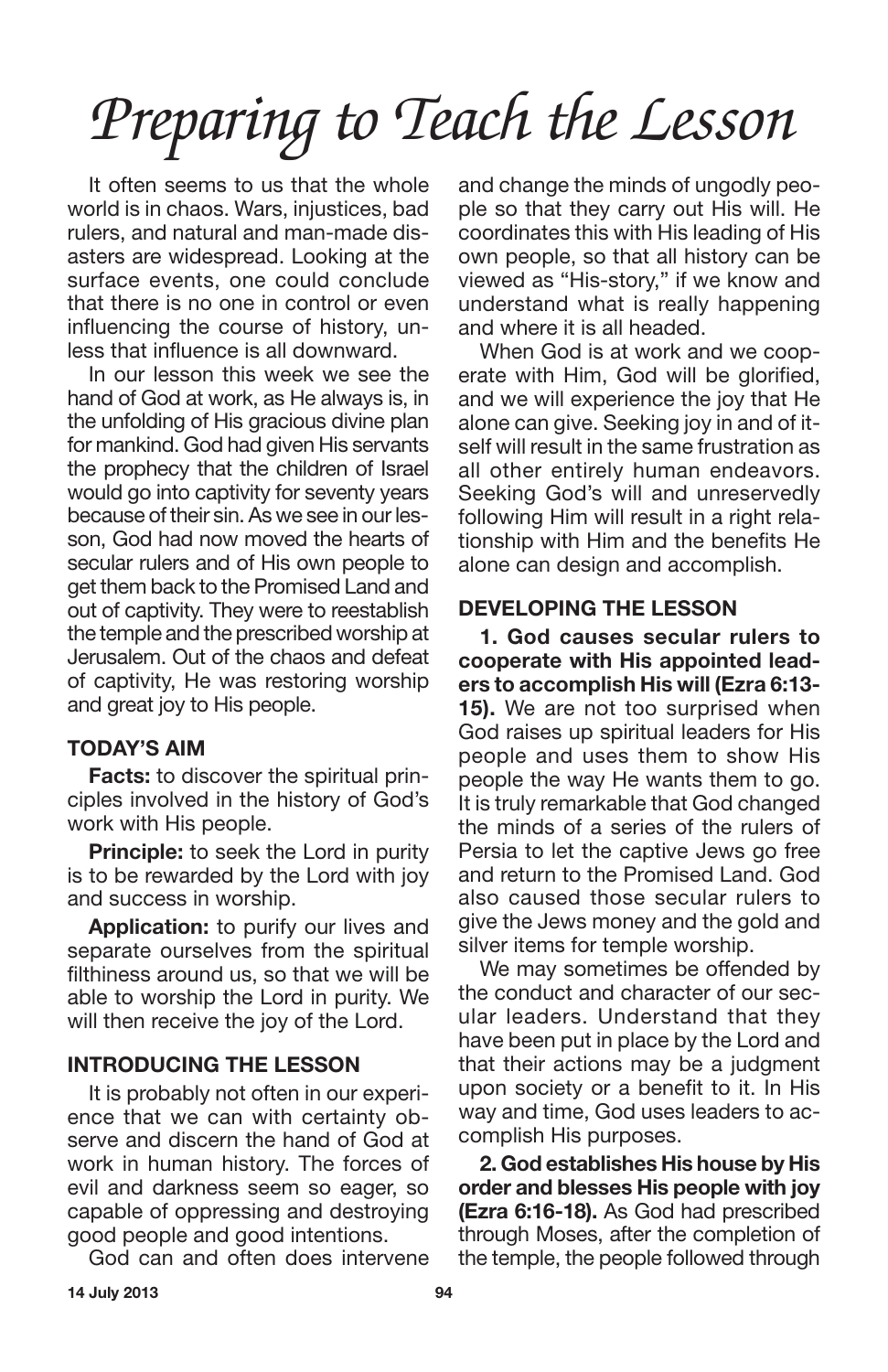by offering the proper sacrifices. As they worshipped God, He blessed them with joy. They had been slaves in a foreign land, but now they were free to live as God's people in the Land of Promise. It is to their great credit that they used their freedom of time and resources to honor the Lord. What are some of the ways we can follow this principle and honor the Lord ourselves? How can we honor the Lord with our time and money? How can we honor Him by the way we conduct our public worship services?

**3. God blesses His people as they purify themselves and seek Him (Ezra 6:19-22).** Twice in these four verses we see that the priests and Levites and then the people at large purified themselves from "the heathen of the land, to seek the Lord God of Israel" (vs. 21). Seeking the Lord meant they wanted to enter into a right relationship with Him. They wanted to make contact with Him and live under His headship rather than be free to do their own will. When they had cleansed themselves and had sought the Lord, they were prepared to offer worship.

Our text says the Lord made them joyful. Joy given by the Lord is vastly superior to any joy of human origin. This joy is not found by seeking it; it is found by seeking the Lord.

The children of Israel had been surrounded by heathen practices of all kinds. Today we find ourselves increasingly surrounded by ungodly attitudes and activities. We too must purify ourselves of these spiritually unclean thoughts and enjoyments if we are to worship the Lord as He desires. We can see the application of this principle in the instructions concerning the Lord's Table, or communion, found in I Corinthians 11:23-34. We are to cleanse ourselves through confession. Then we can come to the Lord's Table in a worthy manner. We can have the double blessing of the joy of a clean conscience and the testimony of the Lord's sacrifice for our sin.

### **ILLUSTRATING THE LESSON**

Cleansing ourselves from sin and seeking the Lord can never be the wrong thing to do.

![](_page_13_Figure_6.jpeg)

### **CONCLUDING THE LESSON**

There is not much joy in going through the motions of what one might describe as worship. If joyful worship is to be restored, it must begin with the restoration of God's people to a right relationship with Him. This involves the confessing and forsaking of sins, especially the unseen sins of the ways of the people around us. It also means we will have to seek Him not just for what He can give us but to know the true worship of owning Him as our Creator and Sustainer. We must seek Him because He is the high and lofty One who inhabits eternity, the supreme Judge of all the earth. We seek Him because He alone is worthy of praise and obedience. We will leave the joy and blessings up to Him since He knows us and how to best manage our lives.

## **ANTICIPATING THE NEXT LESSON**

Our next lesson focuses on the physical and spiritual activity of fasting and praying. We will observe God's response to this incident in Israel's history.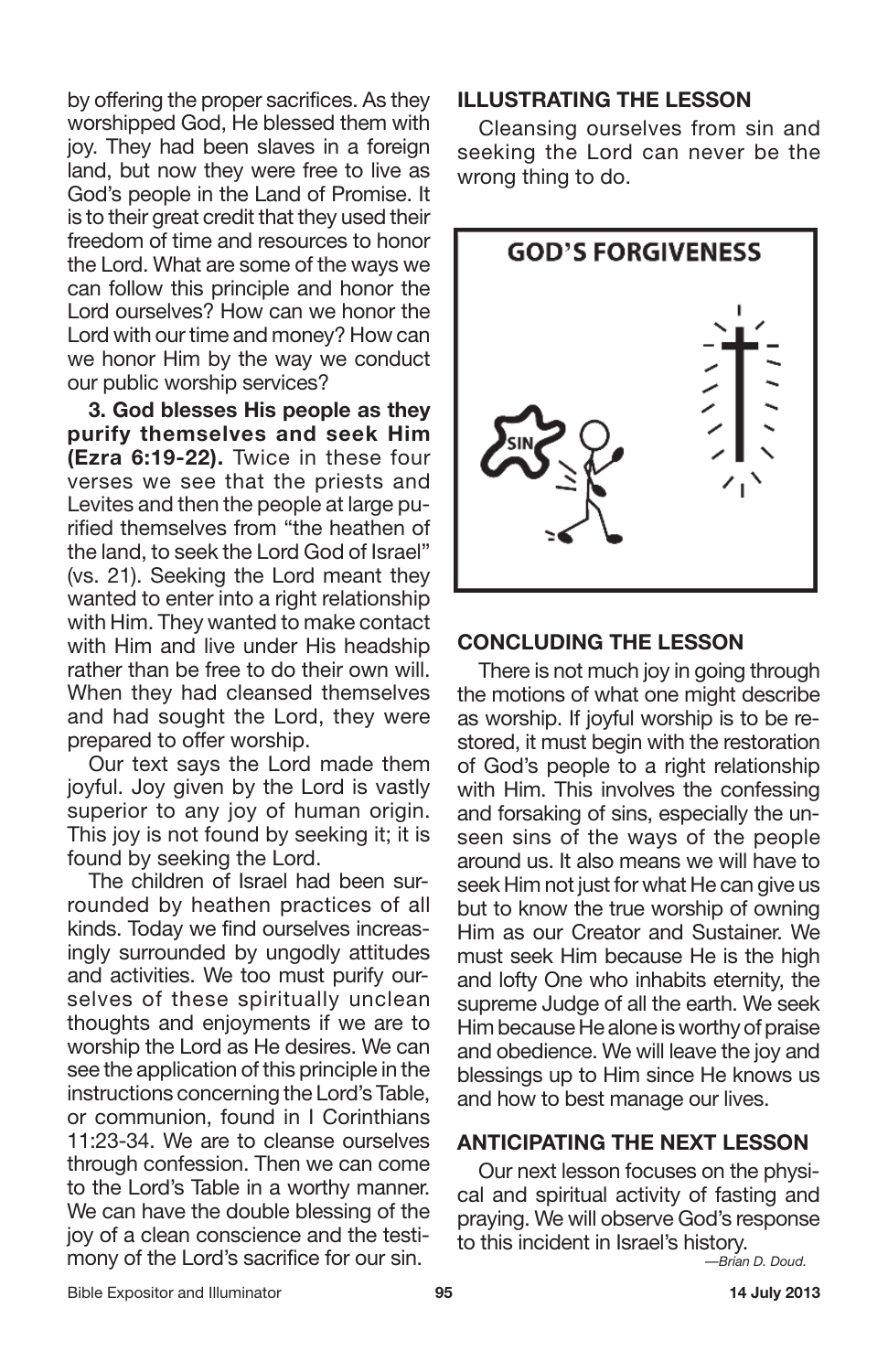Have you everfasted and prayed? Our lesson this week is about an incident in which it worked out well. It is the account of Ezra calling Israel to fast and seek the Lord for His guidance and protection. It was a call to get serious about obeying God's command, which in this case meant making the long and hazardous journey on foot from Persia to Jerusalem. It was also about putting faith into action as a demonstration of God's power.

## **TODAY'S AIM**

**Facts:** to see how God's people fasted and sought Him and how He answered them.

**Principle:** to realize that an activity done on God's order and done His way will receive His support.

**Application:** to determine whether this activity is part of what we should be doing today.

## **INTRODUCING THE LESSON**

Our passage recounts an incident in the history of Israel. We can expect to find spiritual principles at work that will be helpful and instructive to us, not as an everyday activity but at certain times. We are not the children of Israel, and we have not been told to return to the Promised Land from which we have been exiled. But we sometimes have decisions to make that will have far-reaching implications. We may have to take a stand on some of the issues of our day that involves our stating what God's Word says or what God will do about some subject.

Fasting and praying is a subject on which people differ. Fasting is a physical activity that, it is hoped, will have a spiritual result. It is always dangerous for us to assume that God can be persuaded to act by some action on our part. Certainly He is aware of our actions, our thoughts, and our prayers. He can and does show us His will in many ways.

As we examine this bit of Israel's history, let us remember that God does some things once and will never do them again (for example, Christ's death on the cross). However, He does do some things over and over again, such as respond to a sinner's prayer for mercy and forgiveness. We must be careful not to presume and jump to the wrong conclusions. Let us instead pray for holy discernment.

## **DEVELOPING THE LESSON**

**1. Israel fasted and prayed for God's guidance (Ezra 8:21-23***a***).** Israel was now set on a course of returning to the Promised Land en masse. The temple had been rebuilt, and God had made it plain they were to return to the land. The king of Persia had issued a decree enabling them to go. This was a crucial juncture for them, requiring God's leading and blessing for them to succeed on their journey. While Ezra was their God-appointed leader, it was necessary for him to find God's leading in this huge undertaking. So he proclaimed a fast to seek God and His right way for them to proceed.

Generally speaking, most of us think of food when we feel hunger. One of the ideas behind fasting is to think of God when you feel hunger and to look to Him for the answers to life's questions. Behind all this is the idea of getting serious about finding and doing God's will. We now have the completed Bible filled with all the guidance from God that we need to deal with the issues of life. Believers today have the indwelling Holy Spirit. As the Lord Jesus said, "He will guide you into all truth" (John 16:13).

Fasting and praying to find God's will would usually involve a decision as to which way to go, which course of action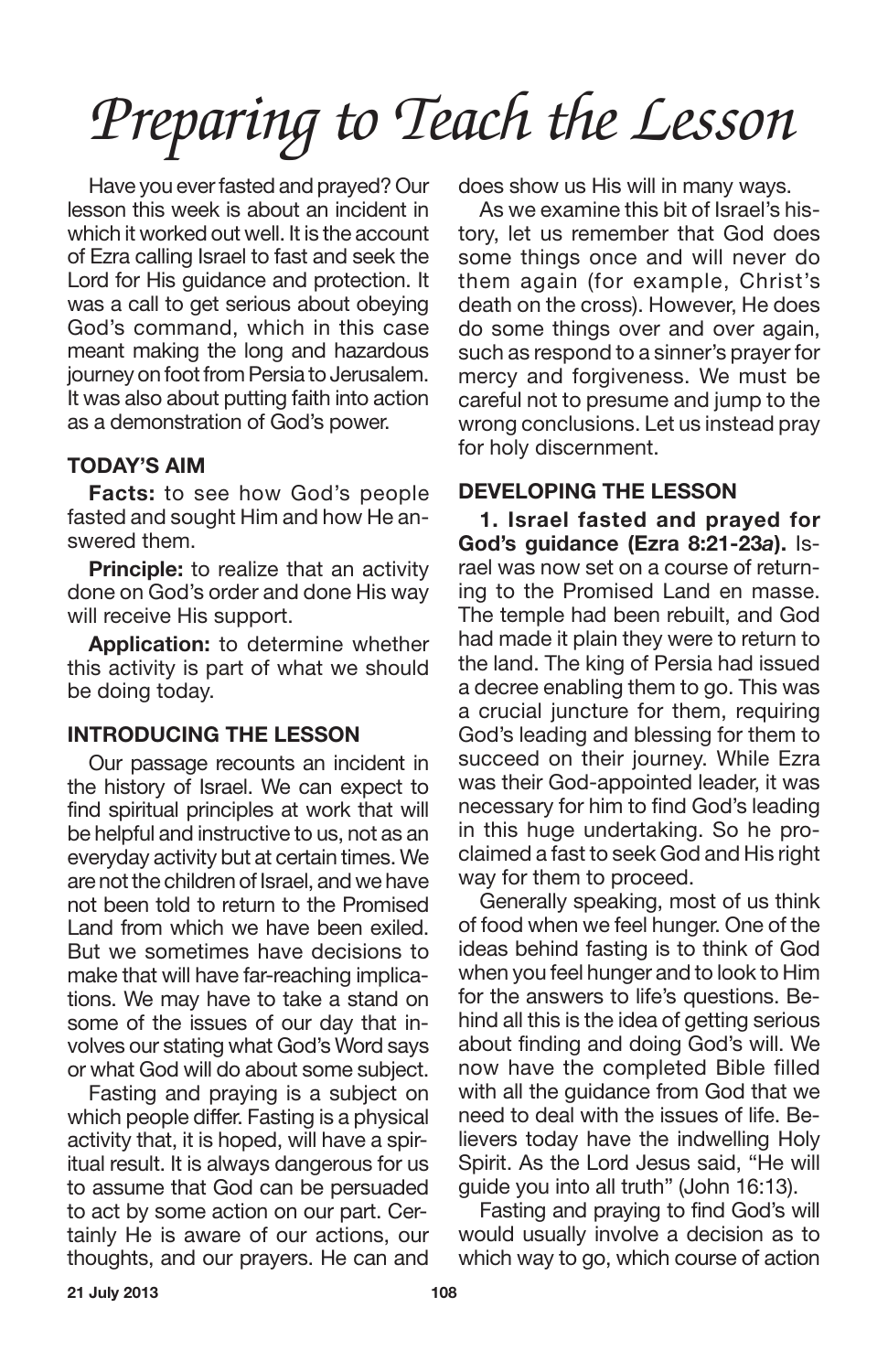to pursue. This time that course of action was clear. The exiles were to leave Persia and go back to Jerusalem. There were difficulties they would face during the four-month journey: finding water to drink and food to eat, and dealing with the danger that outlaw bands might attack them. There could even be forces loyal to the king who might not have heard of his decree allowing them to pass and the requirement to help the exiles.

The problem was that Ezra had already spoken to the king and told him that God would protect them from the enemies along the way because they were honoring Him. He was ashamed to ask for a military escort for protection since God was supposed to be protecting them. Ezra had put himself on the line in the most practical sense, trusting the Lord for daily protection. Ezra had also said that God's power and anger were against all who forsake Him. In putting himself in this box, Ezra had also put his people, and their faith all in the same box.

Can you think of ways in which professing Christians put themselves in the same kind of box today? Can we really give testimony about anything concerning the Lord without putting ourselves on the line as believing it ourselves? What will happen if we do not follow through and live as those who believe? What happens to the testimony of people who say God told them to do something if it all goes wrong? Does this mean we should never say anything about God and His Word?

**2. Fasting honored by the Lord (Ezra 8:23***b,* **31-32).** It would probably be somewhat less than accurate to say that God always honors every fast called for by a spiritual leader. We do see that in this instance, though, Ezra wrote that "he was entreated of us" (vs. 23). Ezra was plainly saying that God answered their fasting and prayer. Whether he was giving a sense of certainty at the time of the fast or, in looking back, was saying that God must have been entreated because He had brought them safely through the journey, we are not told. In any case, after they had fasted and sought the Lord, they started walking. Since the fasting and prayer was about God's protection of those who honored Him, they had to start walking to demonstrate to all involved that God was taking care of them as they said He would. The testimony as to what God would do was thus kept intact.

It would have taken four months to go from Persia to Jerusalem. Ezra's written testimony is that God's hand was upon them the whole time. They were kept safe from those who would have harmed them.

### **ILLUSTRATING THE LESSON**

Whether we fast and pray or just pray, we must put into action what we believe.

![](_page_15_Figure_8.jpeg)

### **CONCLUDING THE LESSON**

Fasting and praying is not necessarily part of the daily ongoing work of the church or of individual lives. It may be called for in special circumstances.

### **ANTICIPATING THE NEXT LESSON**

In our next lesson we will examine the gifts given to the Lord.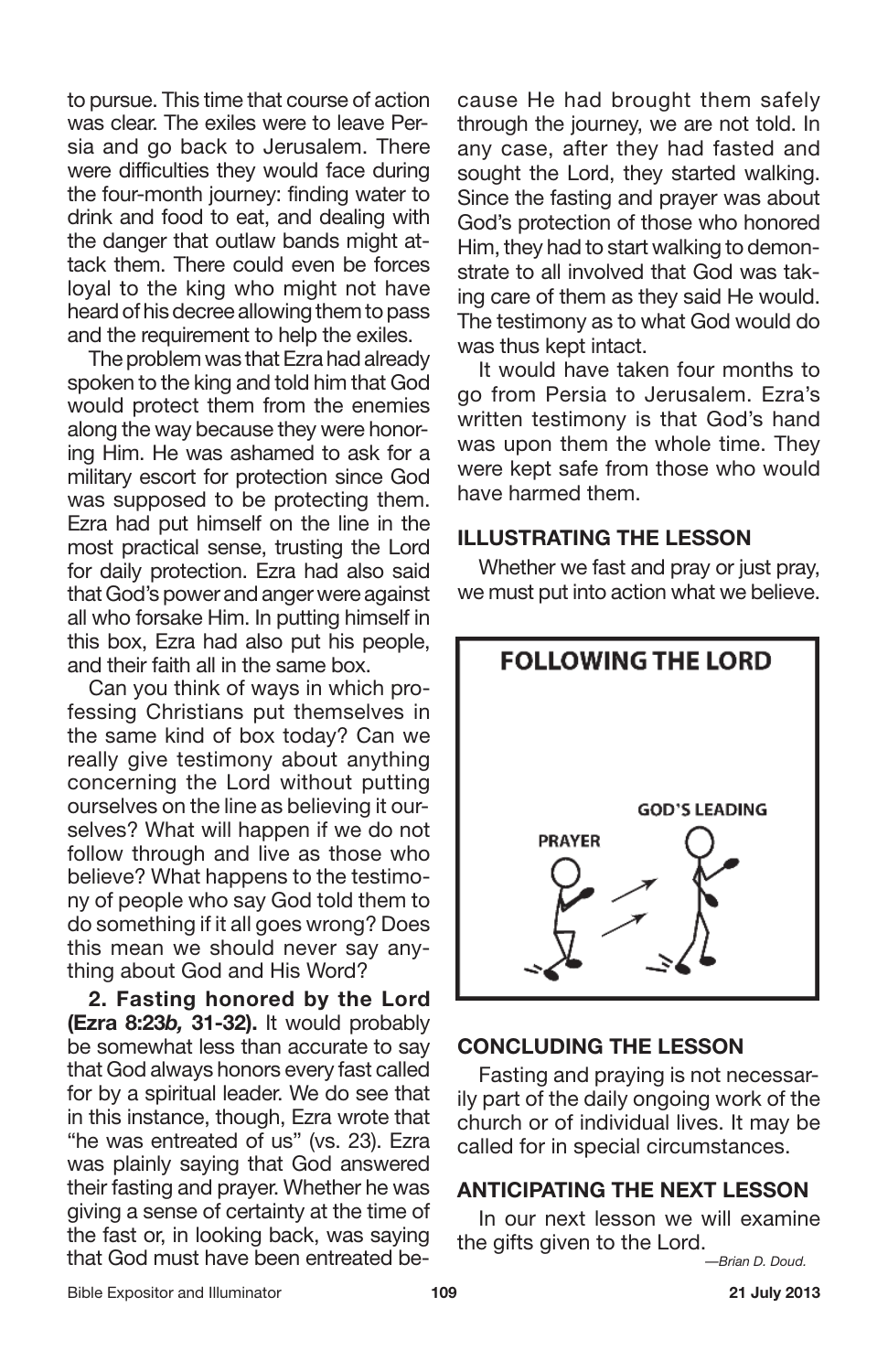This historical record of how God handled the return of Israel to the Holy Land is full of spiritual lessons we need. God had prepared the temple, which had been rebuilt earlier. Now He was sending a portion of His people who were still in captivity in Persia back to the land. They were to carry the precious metal temple equipment back with them so that worship could again go forward. The sacrifices and feasts He had prescribed would be reestablished, all to the praise of the God of Israel.

## **TODAY'S AIM**

**Facts:** to see how God led His people through Ezra in returning to the Land of Promise.

**Principle:** to show that the timeless principles seen here can inform our lives today.

**Application:** to know that we see God's enabling and blessing on us when we employ these principles in our lives.

## **INTRODUCING THE LESSON**

The temple had been rebuilt in Jerusalem by a small contingent of exiles, and now it was time for another contingent of the people to return there as well. This time the exiles would bring with them the vessels necessary for proper temple worship. These were heavy and very costly.The responsibility forthiswas large, and Ezra appointed twenty-four men to this responsibility. Their qualifications and their appointed task are instructive to us and to our churches.

## **DEVELOPING THE LESSON**

**1.HolypeopleseparatedtotheLord (Ezra 8:24).** Ezra had been given permission by the king of Persia and had been commissioned to take the people of Israel back to the Promised Land. He also had the responsibility to take back the gold, silver, and bronze implements prescribed for use in the temple worship. The latter was a big task involving a huge amount of work to transport tons of material a great distance. The exiles would have to use a great number of beasts of burden—camels, horses, donkeys, and oxen—and whatever wagons and equipment were necessary to carry the treasure.

But the greater need was reliable, trustworthy people to manage the treasure and all this equipment. It would be a long and difficult job. The people involved would have to care for themselves while they carried out the task. Probably very few of us have ever been asked to shoulder a responsibility this big. It was necessary to choose individuals who had demonstrated through their lives that they were already holy men. They had already set themselves apart to be God's alone. Ezra, no doubt under the leading of the Lord, pointed this out and set them apart from everybody else for this work. All had to understand what this meant; these men were set apart, or holy, to the Lord.

Just before He went back to glory, the Lord Jesus told His followers that they were His witnesses. It was not an option; they simply were. Every one of us who has trusted the Lord Jesus is in the same category. We are witnesses. We are also counseled in Romans 12:1, "Present your bodies a living sacrifice, holy, acceptable unto God, which is your reasonable service." No true service for God is possible without this.

**2. The responsibility of separated people (Ezra 8:25-27).** The people thus set apart for God's use had to understand what was expected of them. Ezra weighed out the silver, gold, and bronze ("fine copper" in the King James Version) so that each man knew what he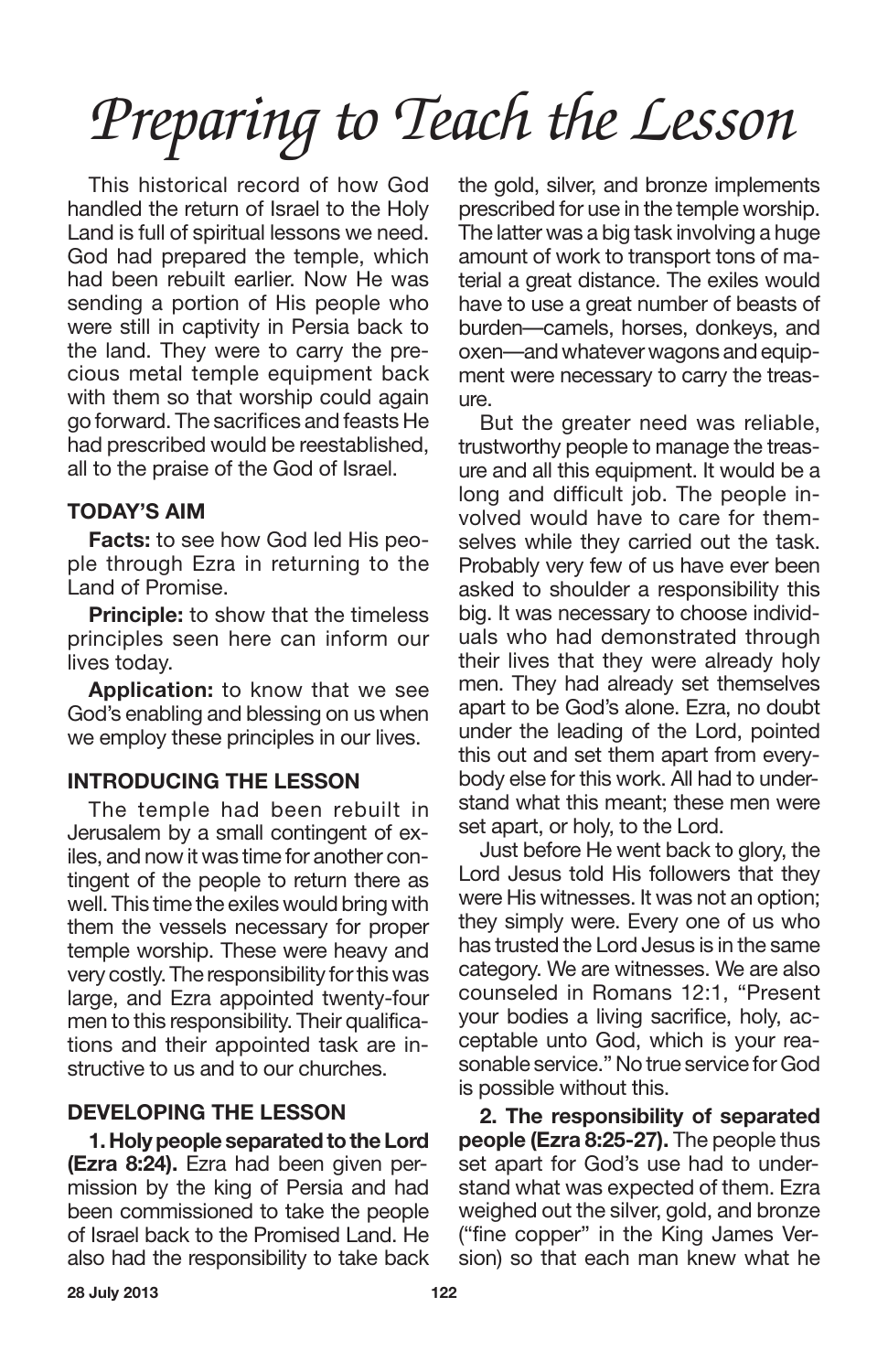was responsible for. He could then figure out what he had to have to complete his task (number of horses or camels needed, and such). He also knew that once he arrived at the temple, those objects would be weighed again. Everyone would know whether he had safely transported all that had been entrusted to him. He would have to give an account for his actions or lack thereof. The entire shipment of gold, silver, and utensils for the temple made up a great fortune. Beyond that, it had all been given and dedicated to the Lord. It was really God's possession; so the responsibility of the bearers was not simply to Ezra and the nation of Israel but ultimately to God Himself.

**3. Holy safeguarding by holy people (Ezra 8:28-29).** The whole responsibility was carefully spelled out. The men were set apart as holy to the Lord, as were the vessels and the treasure. They were told to watch and keep these things until they were again weighed out before the authorities. There could be no side trips to see other sights. There could be no days off to rest. This was not a hobby or something they did just on the Sabbath. Some would have to keep watch while others slept or performed other tasks of daily necessity. We are reminded of Paul's admonition to Timothy to "keep that which is committed to thy trust" (I Tim. 6:20).

**4. Holy responsibility fulfilled by holy people (Ezra 8:30).** The goal was for the holy men to bring the gold, silver, and temple utensils to the temple in Jerusalem. It was not said how long they were to be responsible for these treasures but only where they were to be delivered.

## **ILLUSTRATING THE LESSON**

Holy people carry God's treasure for the Holy God. He determines what it is and where it must go.

![](_page_17_Picture_5.jpeg)

# **CONCLUDING THE LESSON**

When we set apart deacons to assist the pastor in the work of the church, it is not a popularity contest or a political arrangement. Each must have been observed acting like a person who is set apart to the Lord. This person can then be set apart in the congregation.

The responsibility we have as we carry the gospel in our hearts and minds is huge. It is God's eternal Word, speaking of His grace in saving us through the death and resurrection of His Son, the Lord Jesus Christ. This responsibility can be carried forward only when we first give ourselves to the Lord as a living sacrifice (Rom. 12:1).

Our task is to carry out the Great Commission—to preach the gospel to all people until we finally carry it home to our Father in heaven. It is the greatest of all privileges to have this calling and responsibility. We have the Scriptures as our guide. May we be found as faithful as were those holy men of Israel.

### **ANTICIPATING THE NEXT LESSON**

Next week we will see how Israel began to enter into the full worship of God with the Feast of Tabernacles, also called the Festival of Booths. It is a fascinating study of beautiful spiritual truths.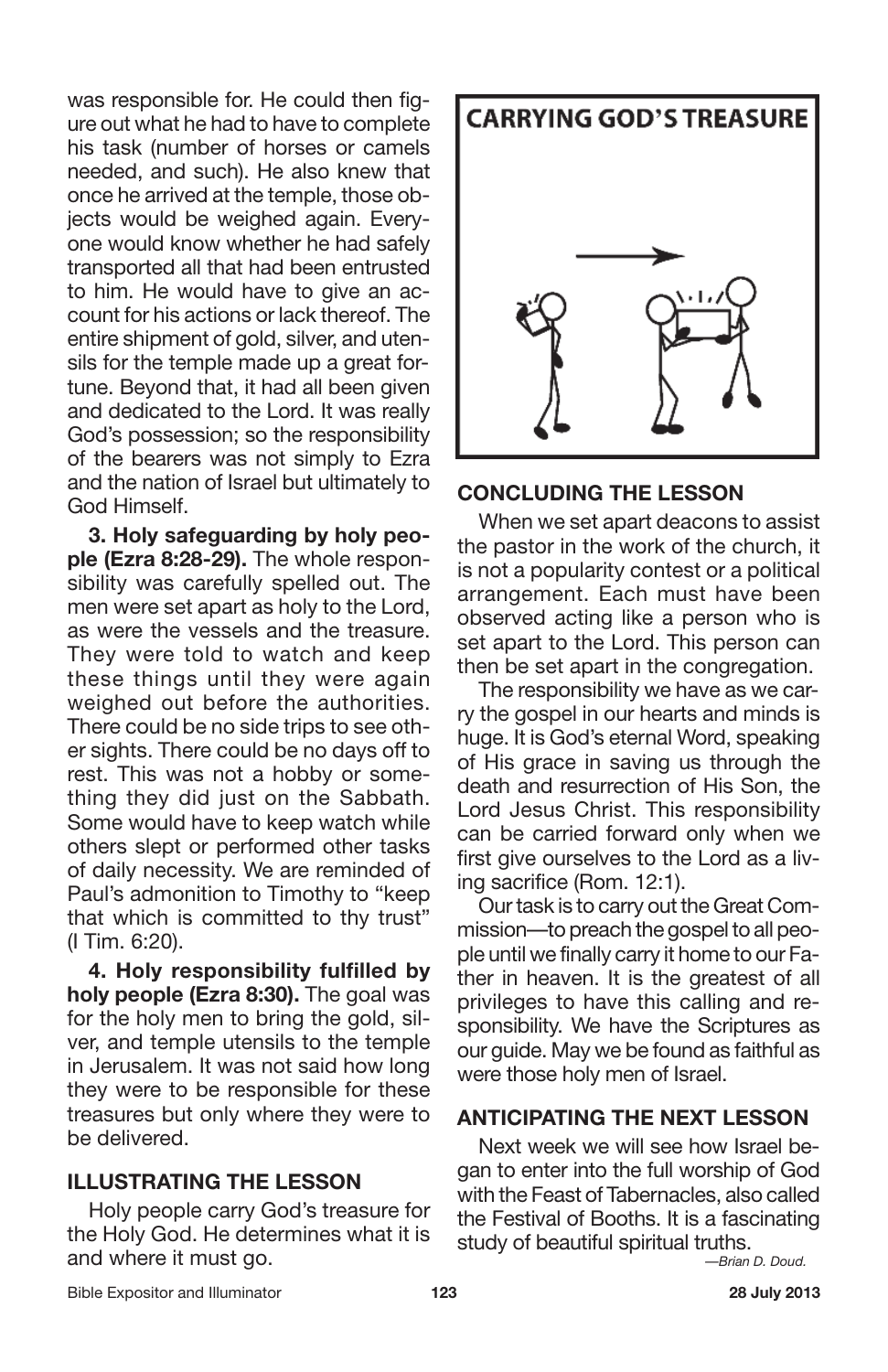The Feast of Booths was a memorial that the Lord had delivered Israel from slavery and set them apart as His holy people. It was also a prophecy of the millennial kingdom of Christ, where every man will sit under his own vine and fig tree.

### **TODAY'S AIM**

**Facts:** to see how God worked in the hearts of His people to prepare them for His blessing.

**Principle:** to realize that God works in similar ways to bring the blessing of revival to individuals and congregations.

**Application:** to begin again to love the Lord and His people in a fresh and vital way.

### **INTRODUCING THE LESSON**

We might not at first think of this passage of Scripture as an example of God's people in revival. They had returned to the Promised Land after seventy years in captivity. They had rebuilt the temple and reinstituted the sacrifices and temple worship. These had brought them joy. Now they read the Law publicly and began to obey the Lord in yet another facet of His commands for their instruction and for their good.

#### **DEVELOPING THE LESSON**

**1. Revival started with the leadership understanding the Word of God (Neh. 8:13).** At this point in Israel's history, very few people could read and write, and books were very expensive. So the common person had little knowledge of the Word of God. Priests and scribes had access to the Scriptures, but there were no schools for the common person. There was also a language barrier, for the people now ordinarily spoke Aramaic, not Hebrew, and the Scriptures were written in Hebrew. Therefore, it was necessary for those who could read to read the Word of God aloud in Hebrew and translate it into Aramaic for the people to understand. The history and explanation of this is found in Nehemiah 8:1-12.

This is very similar to our expository preaching today. The preacher is elevated and probably amplified so that all can hear. He reads the Scripture and comments on its meaning so that all can understand. It is important that the preacher or teacher give the sense and not add or subtract from the meaning of the text.

**2. Leadership then spread the word to all the people (Neh. 8:14-15).** As they were instructed in the Scriptures, those who heard the Word went out and told it to all Israel. They were apparently successful in telling it accurately, as everyone seems to have heard the same thing.

The Feast of the Seventh Month was a memorial to the way God had delivered the people from slavery and formed them into the nation of Israel. Their ancestors had lived in booths in the wilderness then, and they were to remember this each year in the seventh month as a memorial. There was a fullness of content in the spreading of the Word; and as we shall see, each person did what he was supposed to do.

This points out that we too need to have consistency in doctrine, from the pulpit to the classroom to our daily witness. It needs to be firmly rooted in the Word of God, nothing less and nothing more. If elements are brought in or left out, we then will have a mixed group of believers who are not in agreement on what to believe or how to properly practice the Christian faith.

The parallel for the Christian is clearly seen in the memorial of the Lord's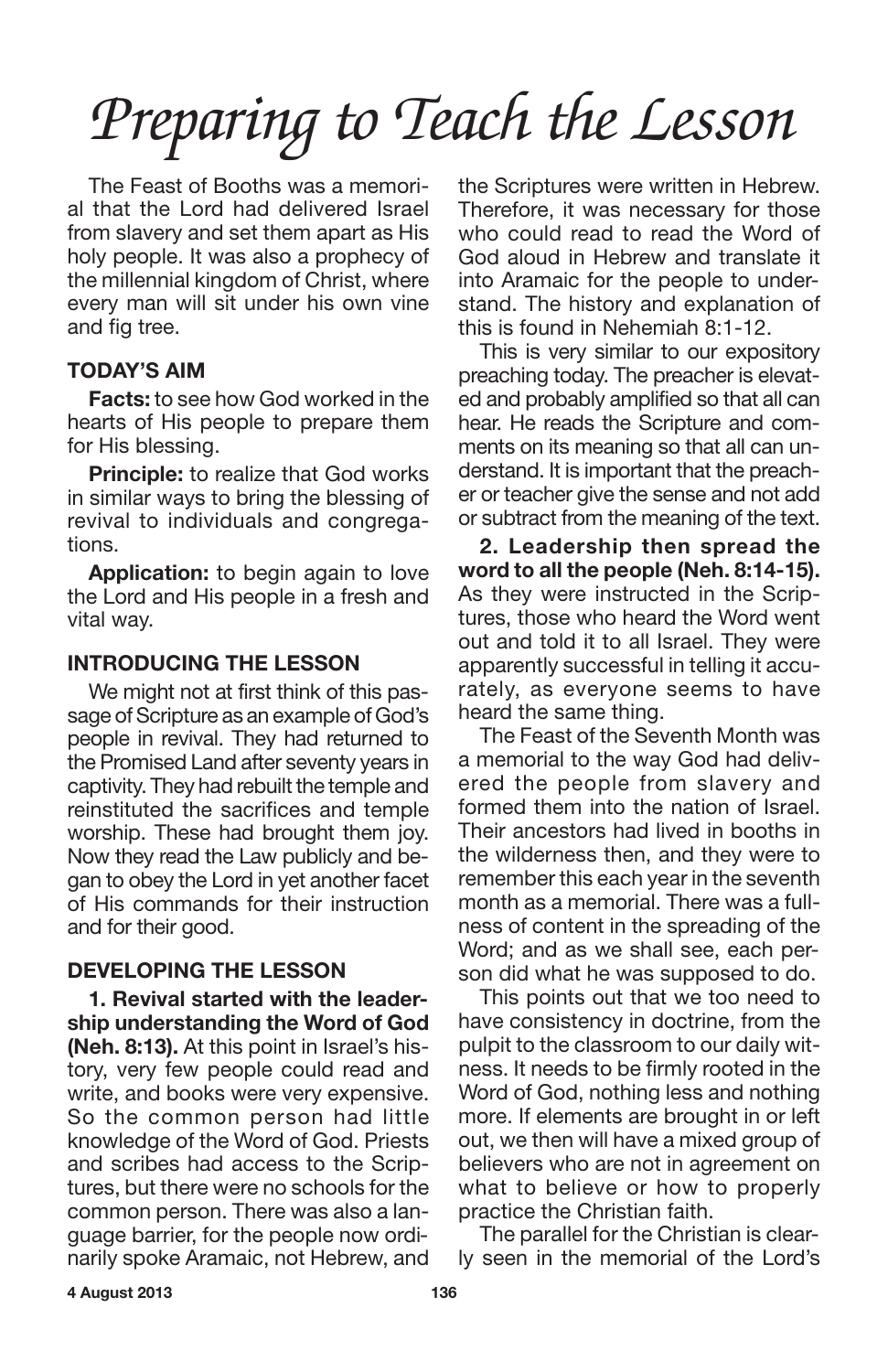Supper, or communion. We are to do this often as a memorial or reminder of the death of our Saviour, the Lord Jesus Christ. He atoned for our sins and brought us His righteousness on the cross. So that we would never forget, He instituted the memorial of the Lord's Supper. Scripture instructs us on how to prepare and partake in a worthy manner (I Cor. 11:26-29).

**3. The people responded and began to do what the Lord requires (Neh. 8:16-17).** The people went out and gathered the branches of trees to make the booths. It was a simple thing to do. It would also be simple not to do it or maybe to argue that it was not relevant and would fulfill no need. It may not even have seemed a particularly spiritual thing to do; but it was the Lord's way of reminding them of their relationship with Him.

Each one had to make his own booth. By building a replica of the first booths made by the freed slaves, each family would know and pass on to the younger generation the story of the Lord's deliverance from slavery. They had to enter the booth and live in it for an entire week. This was the first time in many years that the whole congregation had participated in the Feast of Booths.

At the Lord's Table, each person has to look to the Lord for cleansing. Each person has to remember the Lord's death for himself. As each takes the elements, he or she can say, "The Lord Jesus shed His blood for me, and I claim it. I take it to myself. The Lord allowed His body to be broken for me, and I claim it. I take it to myself." Just as the Israelite had great gladness at the Feast of Booths, so we today should experience great joy when we partake of the Lord's Table.

**4. Remembering the Lord's deliverance and feast through the Word of God (Neh. 8:18).** Each day of the Feast of Booths, the Word of God was read to

the people. They took the time to be there hearing the proclaiming of the Word. The combination of obeying the Lord by building the booths, living in them, and hearing the Word of God brought the people "very great gladness" (vs. 17).

## **ILLUSTRATING THE LESSON**

We are well counseled to remember every day the Lord's death and His deliverance of us from our sins.

![](_page_19_Picture_8.jpeg)

## **CONCLUDING THE LESSON**

This is a simple and direct example from history of the way to respond to the Word of God and enter into a place of blessing. The people gladly did as they were taught by the Scripture and honored the Lord in remembering His goodness to their ancestors. We need to concentrate on honoring the Lord and letting Him give us His joy. Attempts to gain joy by human means will be counterproductive to any true spiritual blessing.

### **ANTICIPATING THE NEXT LESSON**

In our next lesson we will see a history of corporate confession of the sins of the people. This is not a public confession of an individual's sin but rather instruction about confession of sin of any kind.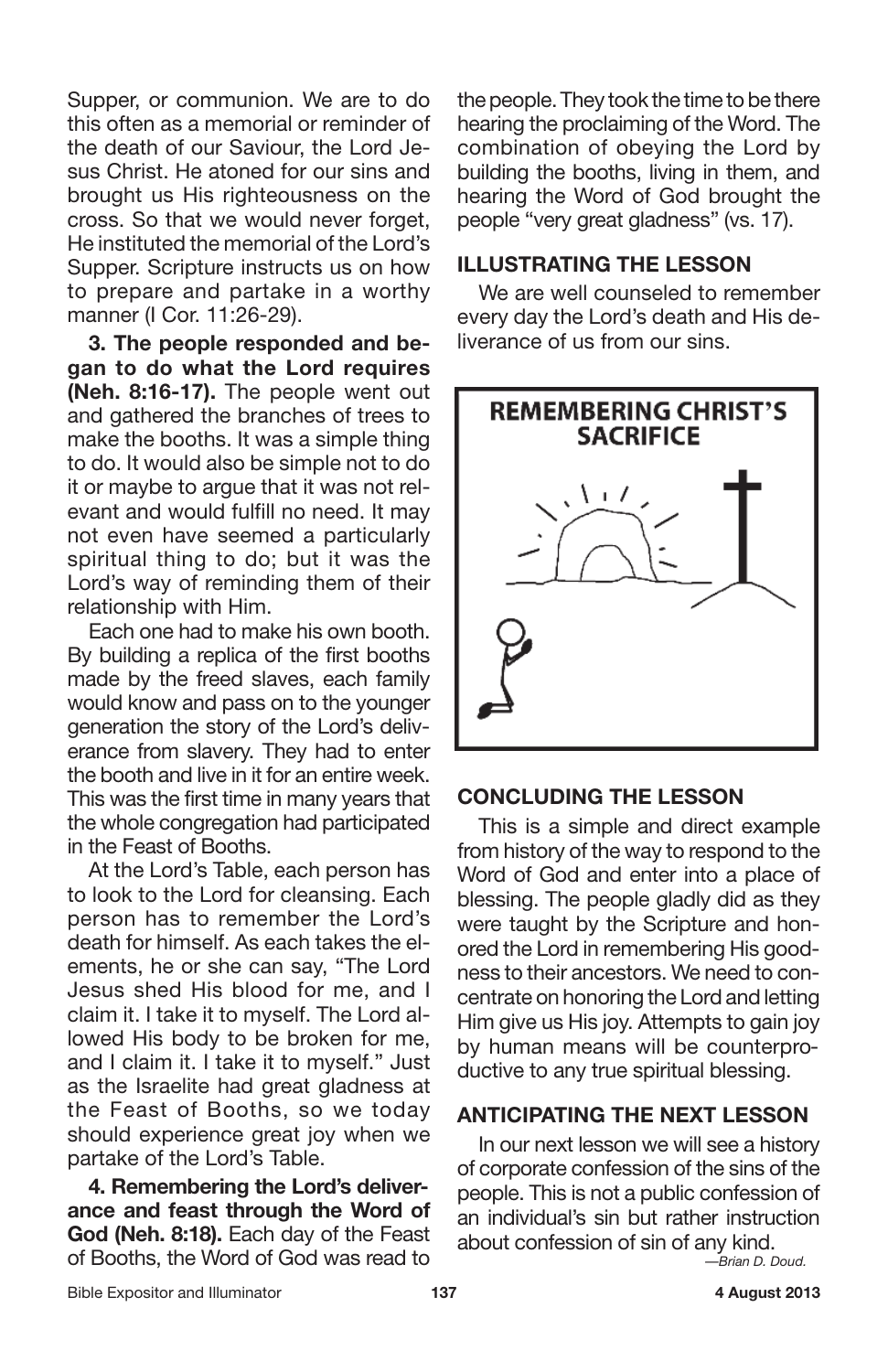Confession is primarily an acknowledgment that something is true or to view something in the same way as someone else. In a spiritual application, it is agreement that any action or thought that God calls sin, we must also call sin. In confession, one admits guilt for one's sin. We should not try to make an excuse or plead that some other person or circumstance forced us to sin. When we confess sin to God, we admit that His Word and actions are right and that ours are wrong and an offense to Him. We acknowledge that punishment for our wrongdoing is just, and we plead for God's mercy and forgiveness.

## **TODAY'S AIM**

**Facts:** to observe a corporate confession of sin that was godly and done commendably.

**Principle:** to understand that there is a valid corporate confession of sin that is acceptable to and desired by God.

**Application:** to apply scriptural principles in any corporate confession of sin.

### **INTRODUCING THE LESSON**

Confession of sin is a most serious subject. It has been carried out by mankind in many different ways. What we study here is a record of God's people, the children of Israel, in a state of revival and mourning about their sin, draped in sackcloth and covered with ashes (Neh. 9:1). Their confession, drawn out from them by the Lord, has much to teach us. While as a body they all publicly confessed their sin to God, they did not confess it to another human being.

## **DEVELOPING THE LESSON**

**1. Separating God's people from everyone else (Neh. 9:2).** Not only might non-Israelites fail to understand what they were doing, but they also might detract from the corporate confession. This can happen in any corporate spiritual activity. Those who do not share belief in the Lord and do not know His ways and teaching may be disruptive, skeptical, or even offended by our confession of sin. They may think it is a personal attack on their character to be included in a corporate confession of sin.

They may also fail to understand the holiness of God. They may not agree that an activity is sinful or that they have anything to confess for which they should be held responsible.

**2. Acknowledging God as the Creator and Sustainer of the universe (Neh. 9:6-7).** Israel began with the acknowledgment that God created everything and therefore owns it all. He sustains every force of nature and factor in our existence, such as gravity, heat, light, and time. We owe Him everything and are responsible to Him. Until we come to this realization and confession, we cannot proceed with any spiritual activity.

The people also confessed that God called Abram and gave him the name "Abraham." This was the basic establishment of the household of faith, the beginning of the people of Israel. It all was initiated and carried forward by God Himself.

**3.Acknowledging God as theWorker of miracles and the Owner of all sovereignty (Neh. 9:9-10).** In establishing who God is and who they were in relationship with Him, they confessed that God knew all about the circumstances of His people and took miraculous action to make a huge difference. God defeated Pharaoh, the greatest ruler of his time. God performed many miracles in bringing His people out of Egypt and into the Promised Land. God was sovereign in all these circumstances. History is a great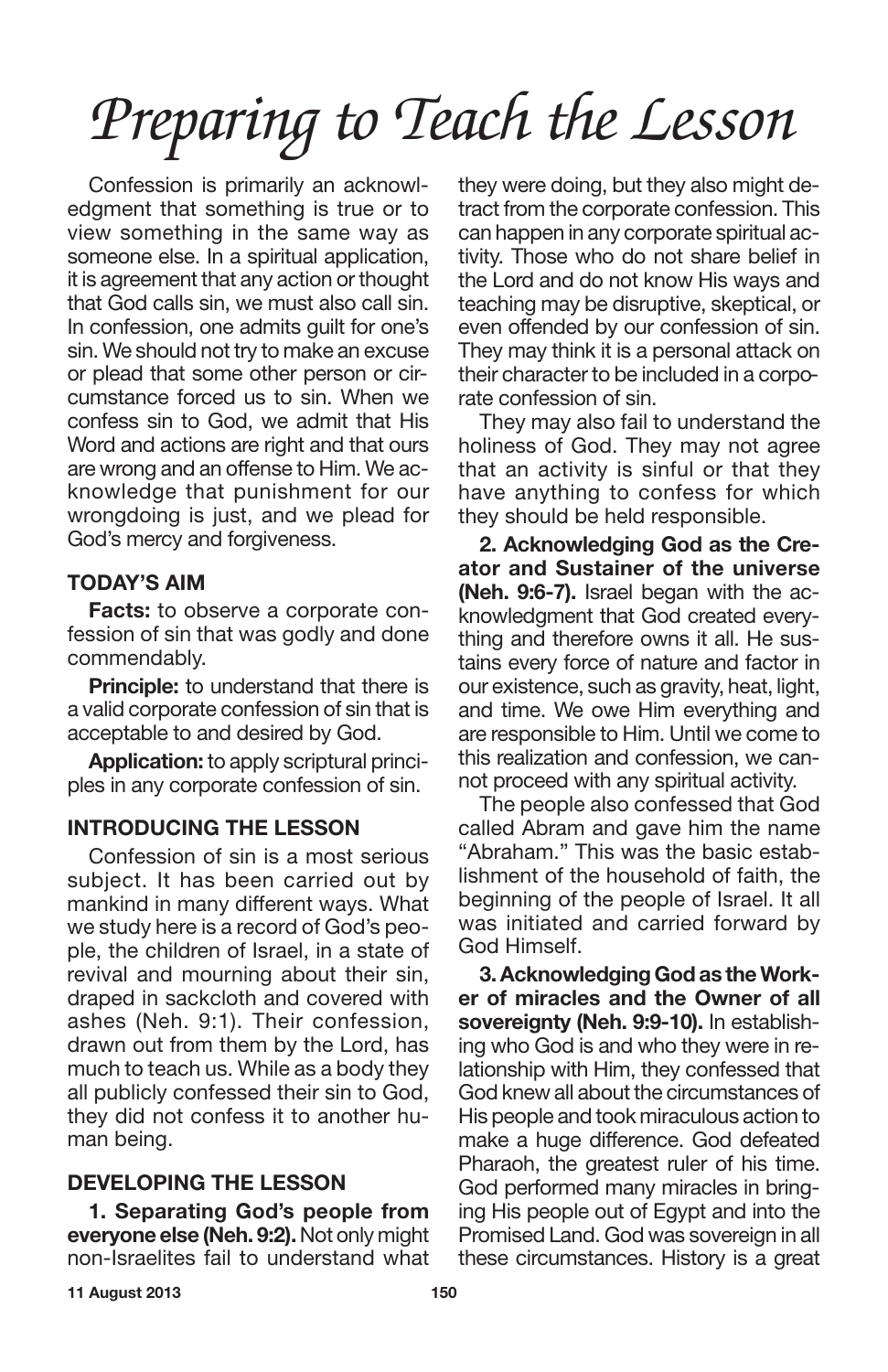witness to the sovereignty and gracious character of God. He remains the same and can be trusted to fulfill His Word.

**4. Confessing to God His righteousness and our sinfulness (Neh. 9:30-36).** God's patience with His people when they were wayward and His mercy in dealing with them were confessed back to Him. God had sent prophets to speak to the people to inform them of His displeasure with their sin. He had displayed His graciousness in blessing them even when they were in sin. Although they had been chastened for their waywardness, God had not allowed them to be totally defeated and dispersed, as many ancient peoples had been. They confessed that God had been just and righteous in all that He had done.

Corporate confession of sin has its parallel in our private lives, although it involves our own personal sin, not the sins of others. This is done alone in our hearts with the Lord, even if we are surrounded by many worshippers or in a hostile setting.

## **ILLUSTRATING THE LESSON**

We win God's approval and His cleansing when we confess our sin to Him.

![](_page_21_Picture_5.jpeg)

### **CONCLUDING THE LESSON**

In many church services there are unsaved people. One could be the spouse of a believer who goes to church in concession or for companionship with his spouse. There are children who are brought up in the church but have never entered into a personal relationship with the Lord. There may be sincere seekers who have not yet made a commitment to the Lord. If there is to be any confession of the sins of the congregation, it must be done in a way that is correct before God. The expression of a corporate confession of sin may have to wait for a strong spirit of revival.

More and more we are seeing people stand up to express hatred for God and His rule over mankind. They passionately protest having any reminder of their responsibility to God, such as a display of the Ten Commandments. We must not be pressured by them to change our doctrine or our practice of the faith once delivered to the saints.

We must remember that when the circumstances of life seem at their worst, God is at work to rescue His people and bring glory to His name. His people are sometimes persecuted and killed. Sometimes it is necessary for His people to stand up and be counted even if it does mean persecution. Corporate confession of sin may still be called for and followed.

God still works miracles. It need not be as spectacular as parting the Red Sea to still be considered a miracle. Our part is to remember His justice, mercy, grace, and forgiveness. We must respond to His love with confession and forsaking of our sin. He blesses us as He sees fit. He brings joy to His people as they follow Him.

## **ANTICIPATING THE NEXT LESSON**

In our next lesson we will explore what can be learned from the experience of Israel as they dedicated the newly finished wall around Jerusalem. *—Brian D. Doud.*

Bible Expositor and Illuminator **151 11 August 2013**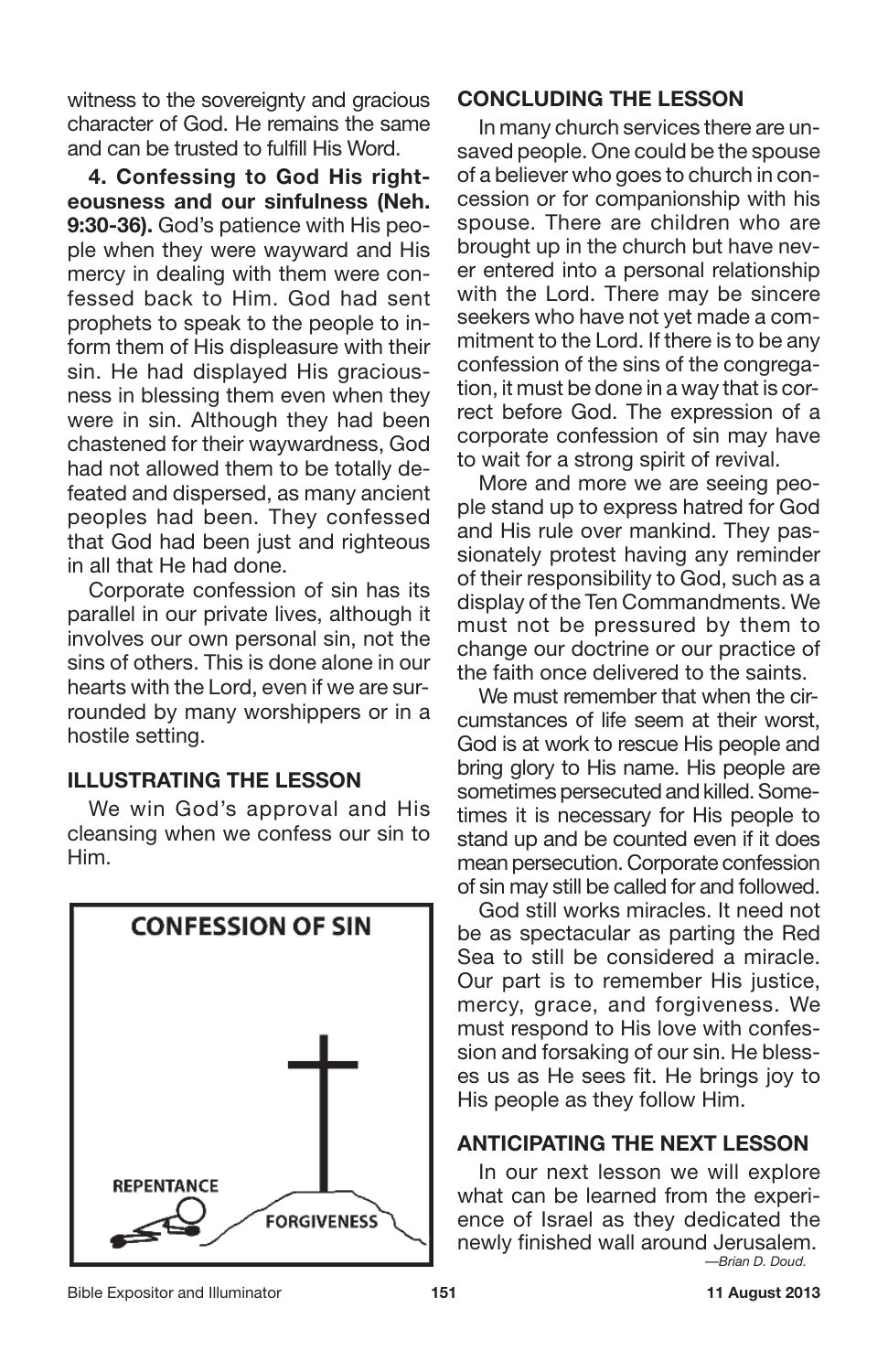The ordinary happenings in our lives hold great promise as objects of praise and rejoicing in the Lord. A wedding, the birth of a child, even a beautiful sunset can draw us out in joy, wonder, and praise to God. We first have to decide that we will set our hearts on finding these occasions and using them to thank and praise God. Then we have to keep reminding ourselves until it becomes a habit, a norm of life. Each of us could become a leader of others in this area—sort of a cheerleader for God.

The building of the protecting wall around the city of Jerusalem furnished just such an occasion in Israel's history. The wall was needed to protect the people of Jerusalem. Building the wall involved a lot of long, hard work. God had blessed them in enabling them to complete the task. Ezra and Nehemiah had led the people in the work, and it now was time to lead them in honoring the Lord with a dedication celebration.

# **TODAY'S AIM**

**Facts:** to see the unfolding events and the actions of Israel in revival.

**Principle:** to learn from Israel's celebration of God's blessing and copy the principle.

**Application:** to use the events of life as triggering points to praise and celebrate the goodness and blessings of the Lord.

## **INTRODUCING THE LESSON**

The temple had been built, the worship of the Lord reestablished, and many (though not all) of the people of Israel had returned from captivity in Persia. Now the wall around Jerusalem had been completed, and it was time to mark the occasion with sacrifices, a dedication of the wall, and a feast. Ezra, Nehemiah, and all the people set out to create a memory, and God took part by giving them rejoicing hearts.

# **DEVELOPING THE LESSON**

**1. Gathering everybody for the dedication of the wall (Neh. 12:27-36).** Just who did the organizing is not completely clear, but Ezra and Nehemiah were the leaders of this dedication of the completed wall around Jerusalem. All the people had worked together building the wall, and they could hardly be blamed for rejoicing in the security and protection it afforded. But in a larger sense, while it was good and commendable to build the wall, everyone recognized that God was ultimately their protection. Building the wall did not indicate that they did not trust the Lord's protection. They were simply doing a prudent and sensible thing.

Now they chose to dedicate the wall to the protection of the people and the glory of God. As we follow the narrative, we realize that this part of their lives was an opportunity to praise and thank the Lord for His protection and blessing. They recognized and appointed to their places singers, instrumentalists, and choirs of people. It appears that there was a procession and a certain amount of ceremony and formality. They wanted to praise the Lord to the best of their ability. They were also creating a memory that would encourage their faith and the faith of successive generations in future days and years.

**2. Positioning everyone for praise (Neh. 12:38).** It is part of God's great plan that each person has certain talents and God-given gifts. A person may be talented at singing, but it is not the same as the gift of ministering through song. Two talented men may stand up and give the same speech,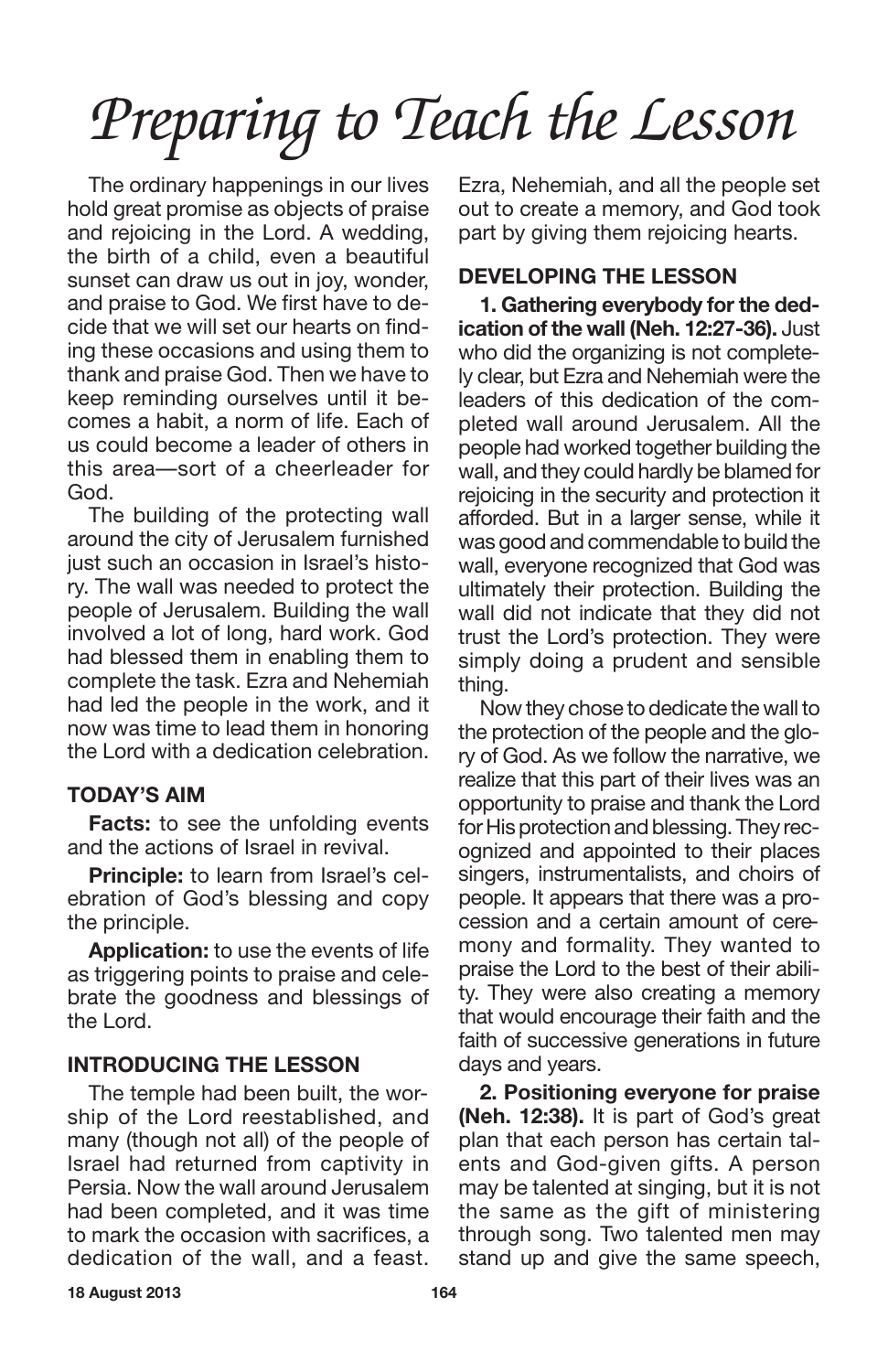but the one with the gift of evangelism will lead far more people to the Lord, even though he uses the same words. Ezra and Nehemiah knew this; so they recognized and appointed the singers, the priests and Levites, the princes of Judah, and those who played instruments. Nehemiah and Ezra had places as well.

The people were divided into two companies. When the procession ended, the two companies were facing each other. They may have sung and played antiphonally. They may have used Psalm 136, with one group saying, "O give thanks unto the Lord; for he is good," and the other group responding, "For his mercy endureth for ever" (vs. 1). The psalm progressed with more statements of praiseworthy things God had done, and they would have used the same answer as a refrain on each.

**3. The beautiful result of orderly praise (Neh. 12:43).** A large number of sacrifices were offered. These were burnt offerings, which did not totally consume the animal offered but left plenty of meat for any who wanted to enter into the sacrifice by eating some of it. Eating meat offered to God was an act of worship. This is the reason the apostles and elders told the new Gentile Christians that they should not eat meat offered to idols (Acts 15:28-29). Eating the meat offered to God was a statement of faith, much as taking the elements of communion is a statement of belief that Christ's broken body and shed blood were on our behalf.

The sacrifices provided for a feast that gave the people great joy and rejoicing. Ordinarily, sacrifices and most acts of worship were carried out by the men, the heads of the households. So it is very special to note here that the women and children entered into the joy as well. It was such a great and loud celebration that it could be heard from a long way off.

#### **ILLUSTRATING THE LESSON**

Even practical events that do not seem spiritual can be used to rejoice in the Lord and praise Him.

![](_page_23_Figure_6.jpeg)

### **CONCLUDING THE LESSON**

When we have a thankful and worshipful heart, the occasions of life will furnish us with ample opportunities to praise the Lord and thank Him for anything and everything that is good. It is best to praise and thank Him even when a matter does not turn out well; perhaps it is a lesson to be learned. As the Apostle Paul wrote, "In every thing give thanks: for this is the will of God in Christ Jesus concerning you" (I Thess. 5:18).

We thank Him for the blessings that bring us joy. We also thank Him for the trials that make us strong in our faith. We do not rejoice because of our great accomplishments but because of the goodness of God. He protects us and provides our daily needs just as He did for those who had returned to Jerusalem.

## **ANTICIPATING THE NEXT LESSON**

What does it mean to sanctify a day? How should we sanctify the Lord's Day? Our next lesson will be about sanctifying the Lord's Day.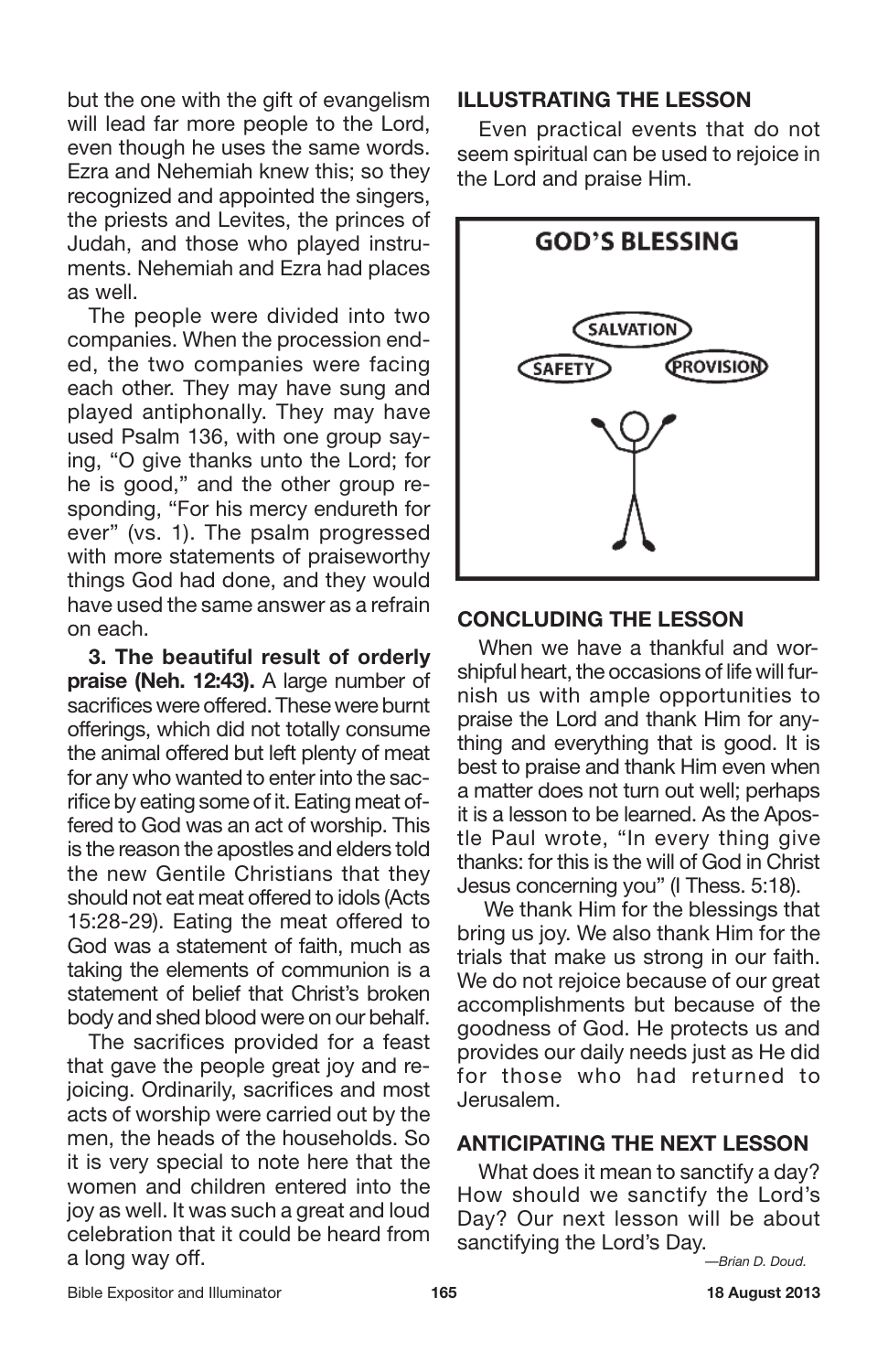One would think that with a recent revival involving all the people, a reestablishment of temple worship, and the completion of a wall around the city of Jerusalem that brought life back to normal, all would have been well. But since the creation of the world, God had set aside the seventh day of the week, or Sabbath Day, as a needed rest for mankind and a memorial that God was their Creator and Sustainer.

Now that the Israelites were no longer slaves and were free to pursue life as they wished, they were not observing the Sabbath. They were working, buying, and selling in violation of the Sabbath rules. Israel had gone into captivity because they did not let the land observe the Sabbaths established for it, and now the people were violating the Sabbath again. There is often a consequence for sin in this life, as Scripture says, "because of our iniquities" (Isa. 64:7). Nehemiah the administrator was upset and took action.

## **TODAY'S AIM**

**Facts:** to show how God's people violated the Sabbath.

**Principle:** to see whether there is a parallel in our experience today where the same principle could apply.

**Application:** to govern our lives by whatever we can establish as the "Christian Sabbath."

### **INTRODUCING THE LESSON**

Reestablishing the temple and worship as prescribed by God was a wonderful thing. Celebrating the goodness of the Lord in enabling them to build the wall was a good and spiritual thing to do. But this did not completely change the pattern of thinking of the people. They were still thinking like slaves in a foreign land instead of like God's people in a place of blessing.

Part of God's plan for Israel was to observe the Sabbath. Maybe they could not do so while in a foreign land; but now that they had returned to the Promised Land, they were in control of their situation. The Sabbath Day of rest was to remind the people that God was their Creator and that He had created the world in six days and rested on the seventh. This was to be a memorial forever. Their failure to observe the Sabbath went deeper than not resting on that day. It meant they were also not honoring the Lord as they should. They were ignoring Him and His commandment in this regard.

## **DEVELOPING THE LESSON**

**1. Nehemiah observed two problems (Neh. 13:15-16).** Nehemiah saw people working instead of resting on the Sabbath. They were doing their usual work in the vineyards and fields. They were loading up their beasts of burden, which they were supposed to rest as well. They were even transporting their produce into the holy city of Jerusalem on the Sabbath Day and selling it.

One could argue that if the grain was ready to harvest and the grapes were ready for winemaking, then they had to sell these items. It might be true that setting aside one day to honor the Lord would cost them something. The timeless principle here is that one does not sacrifice to God that which costs one nothing (II Sam. 24:24). One is expected to give God of his firstfruits, not his leftovers or freebies. The same would be true of the Sabbath observance; God comes first, and the outcome is left up to Him.

They were also allowing the heathen people around them to sell them their